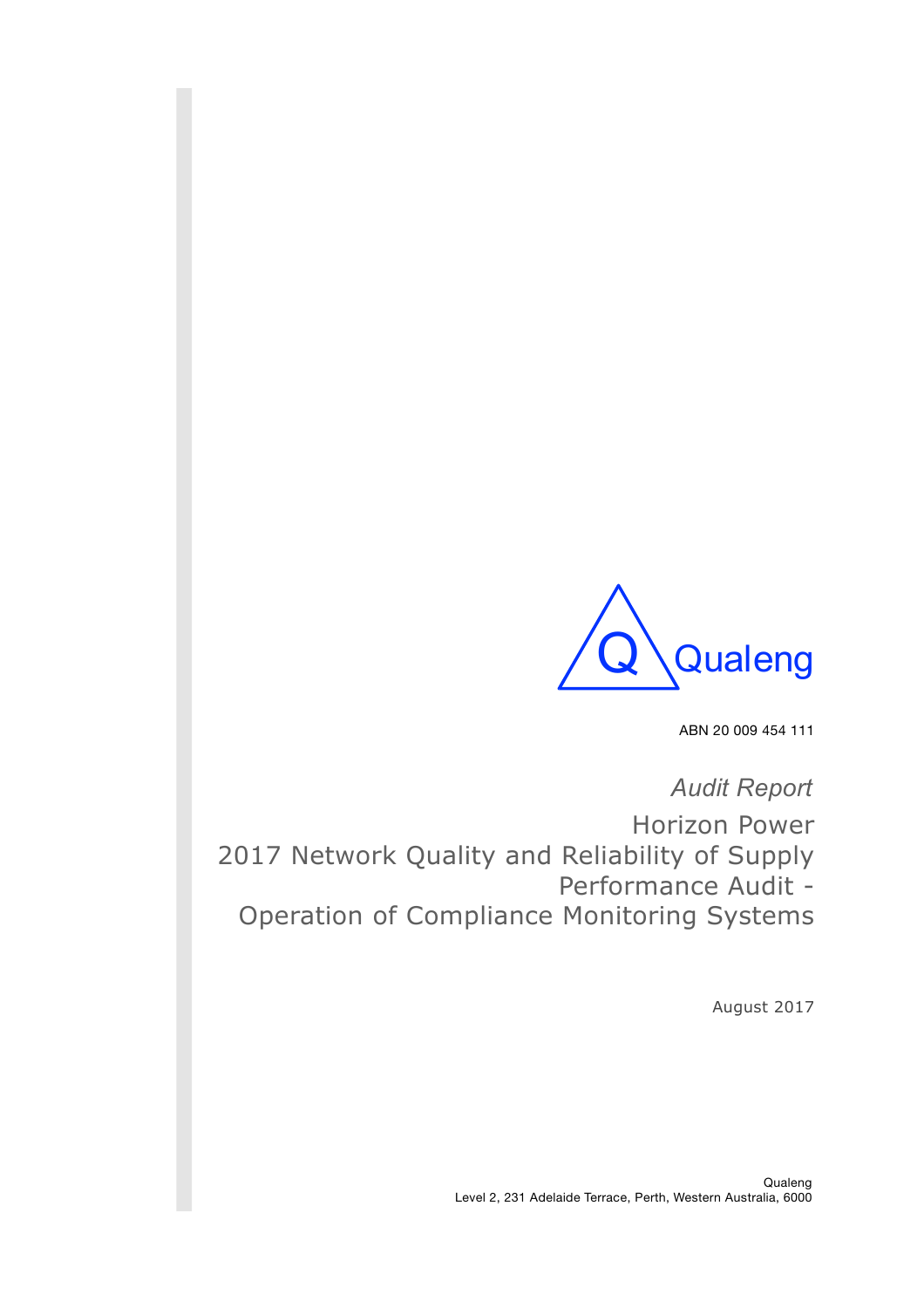

# executive summary

Under the Electricity Industry (Network Quality and Reliability of Supply) Code 2005 (the **Code**), Division 3, Section 26, Horizon Power is required to arrange for an independent audit of the operation of the systems that are in place to monitor its compliance with Part 2 of the Code or an instrument made under Section 14(3). In June 2017 Horizon Power commissioned Qualeng to carry out the audit in respect of the operation of its systems to cover the period 1 July 2016 to 30 June 2017.

Horizon Power supplies electricity services to 38 systems consisting of 32 Non-Interconnected (or islanded) Systems in regional towns and remote communities, three systems (Kununurra, Wyndham and Lake Argyle) connected through a transmission network in the East Kimberley, two rural systems associated with Esperance and Hopetoun, and the North West Interconnected System (**NWIS**) in the Pilbara. These systems supply the Kimberley, Pilbara, Gascoyne, Mid West and Southern Goldfields regions. In addition to its own power generation plant, Horizon Power also purchases electricity from third parties.

The audit was conducted between July and August 2017 and included:

- review of actions resulting from previous audit recommendations;
- identification and review of supporting documents;
- interview of key personnel;
- review and reporting on the evidence, data, reports and processes demonstrating the operation and performance of the systems.

The previous audit (2016) had found:

- no Code non-compliances;
- five Opportunities for Improvement (OFI), resulting recommendations were all actioned by Horizon Power during the audit period, some of the actions are still in progress;
- one observation was made in regard to an earlier long term non-compliance that was investigated by Horizon Power in the previous audit period (July 2015 to June 2016) without finding an effective solution, no further recommendation was recorded in the previous audit.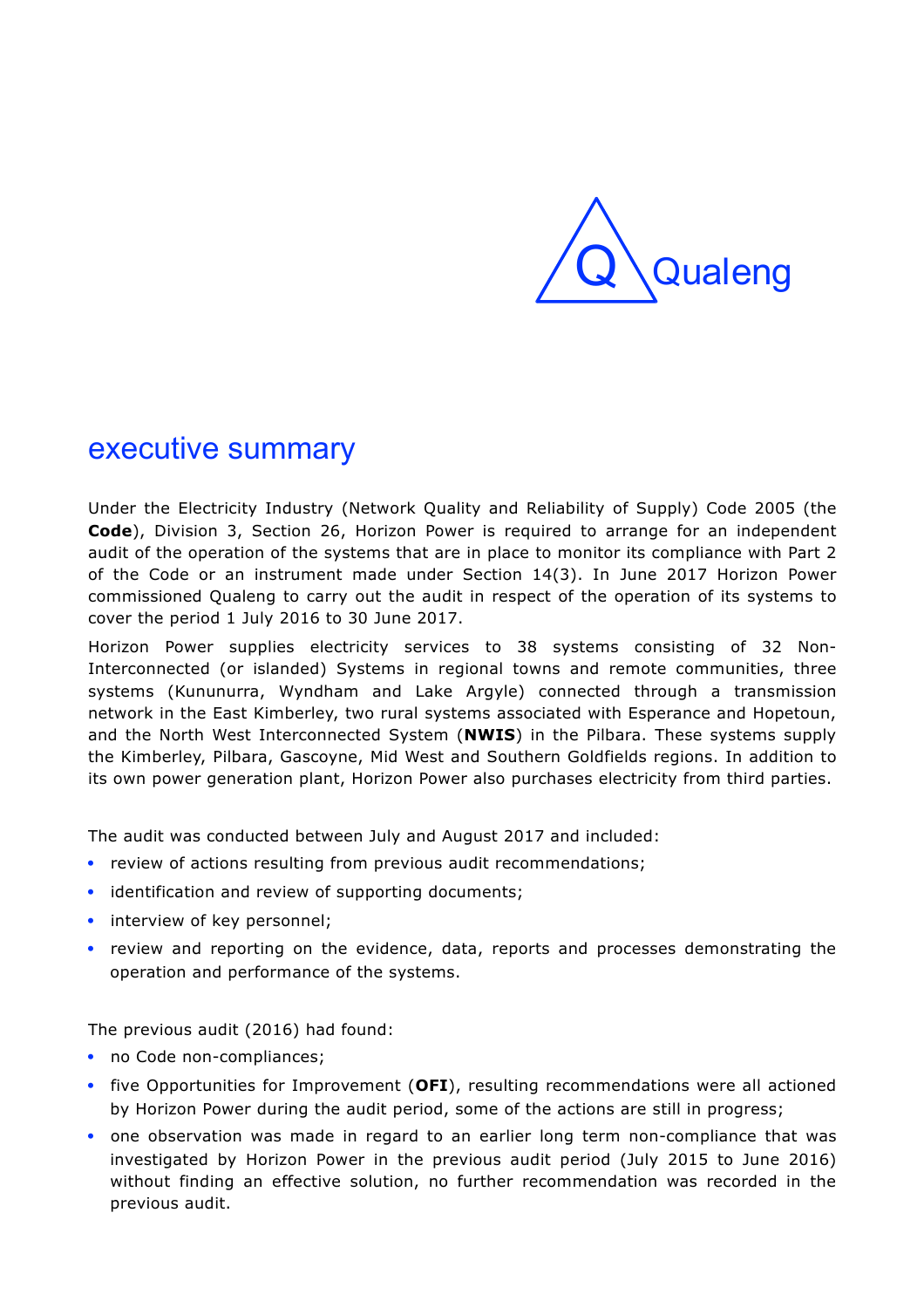Horizon Power undertook actions in the audit period to address OFIs raised on Quality of (Electricity) Supply (**QoS**) and outage notifications. The actions included:

- The development of improved Power Quality (**PQ**) investigation procedures which make reference to QoS requirements of the Code;
- Deployment of improved meters capable of:
	- **▫** faster disconnection and reconnection;
	- measurement of PQ parameters specified in the Code;
- A pilot program of PQ testing which has been carried out in Broome to check compliance with the Code;
- A Business Case is under development to seek funding approval for implementation of the improvement program that will bring the operation into compliance with the Code.

In regard to outage notification:

- Two new guides have been prepared: the "Planned Outage Guide POF" and the "Planned Outage Guide EO" detailing the improved notification process;
- The process is being rolled out to all Horizon Power regions and uses SMS mobile phone messaging, e-mails and optionally, letters to a set template. Contact records are created through the application of the process and can be used to demonstrate compliance with the Code.

Some of the actions are still in progress.

Horizon Power has a number of systems that monitor its performance against the requirement of the Code:

- Monthly Asset Management Reports publish performance data in respect of power quality, supply interruptions over 12 hours, where frequency of interruptions is over 16 per customer per year, planned outages over 4 or 6 hours and duration of interruptions per customer over 4 years;
- Horizon Power currently relies on customer complaints to identify electricity supply quality issues;
- "Power Quality Investigations" deal with incidents and customer complaints due to electricity supply quality issues;
- the Trouble Call System (**TCS**) is used to manage and monitor faults through the SCADA system, customer calls and fault detection by field crews;
- customers with special health needs are registered and identified in the system;
- there are procedures for notification of planned outages; monitoring of the compliance of the notification process has been relying on customer complaints, this is being replaced by a system originally in use in Esperance as noted above;
- alternate power supplies are available to mitigate interruptions;
- remedial projects are initiated where regional systems are not performing.

Two observations were made in this audit, as improvement actions are already in progress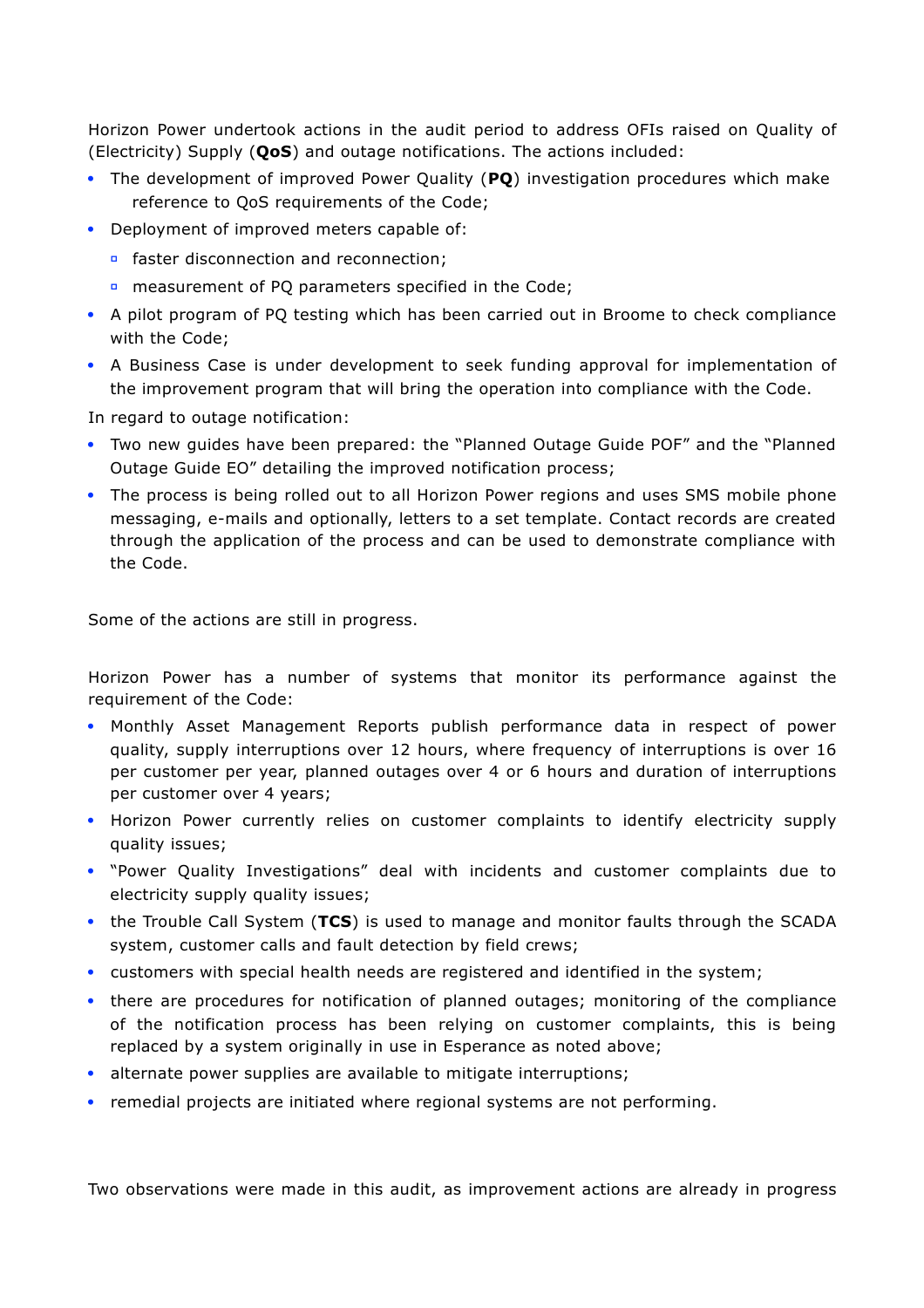no non-compliance was recorded:

 Monitoring of compliance with the Code electricity supply quality requirements has relied on customer complaints to identify possible issues. This approach does not provide sufficient evidence to show that:

"the electricity supplied to a customer's electrical installations, as measured at the point of connection of those installations to the network, at all times complies with the standards prescribed by sections  $6(2)$  and 7 of the Code" (Code section  $5(1)$ ).

In order to address this issue, during the audit period, Horizon Power investigated best industry practices and adopted a comprehensive plan to ensure compliance with the Code. A Business Case is to be prepared to define the development plan and analyse its costs and benefits.

 Monitoring of compliance of the notification process used to rely on customer complaints, this is being replaced by a system originally in use in Esperance which employs SMS mobile phone messaging, e-mails and optionally, letters to notify customers. Contact records are created and provide evidence of notification.

At the conclusion of the audit Qualeng has concluded that Horizon Power has made a thorough and concerted effort to review the requirements of the Code and improve its methodologies and operation in line with the findings of the previous audit. There have been actions on all of the OFIs and the single observation identified in the previous audit.

Based on the scope of the audit defined in section 26 of the Code and except for the observations noted above for which actions are in progress, the audit has found that the operation of Horizon Power's systems which monitor compliance with the requirements of the Code, was in compliance with the requirements of Part 2 of the Code, "Quality and Reliability Standards".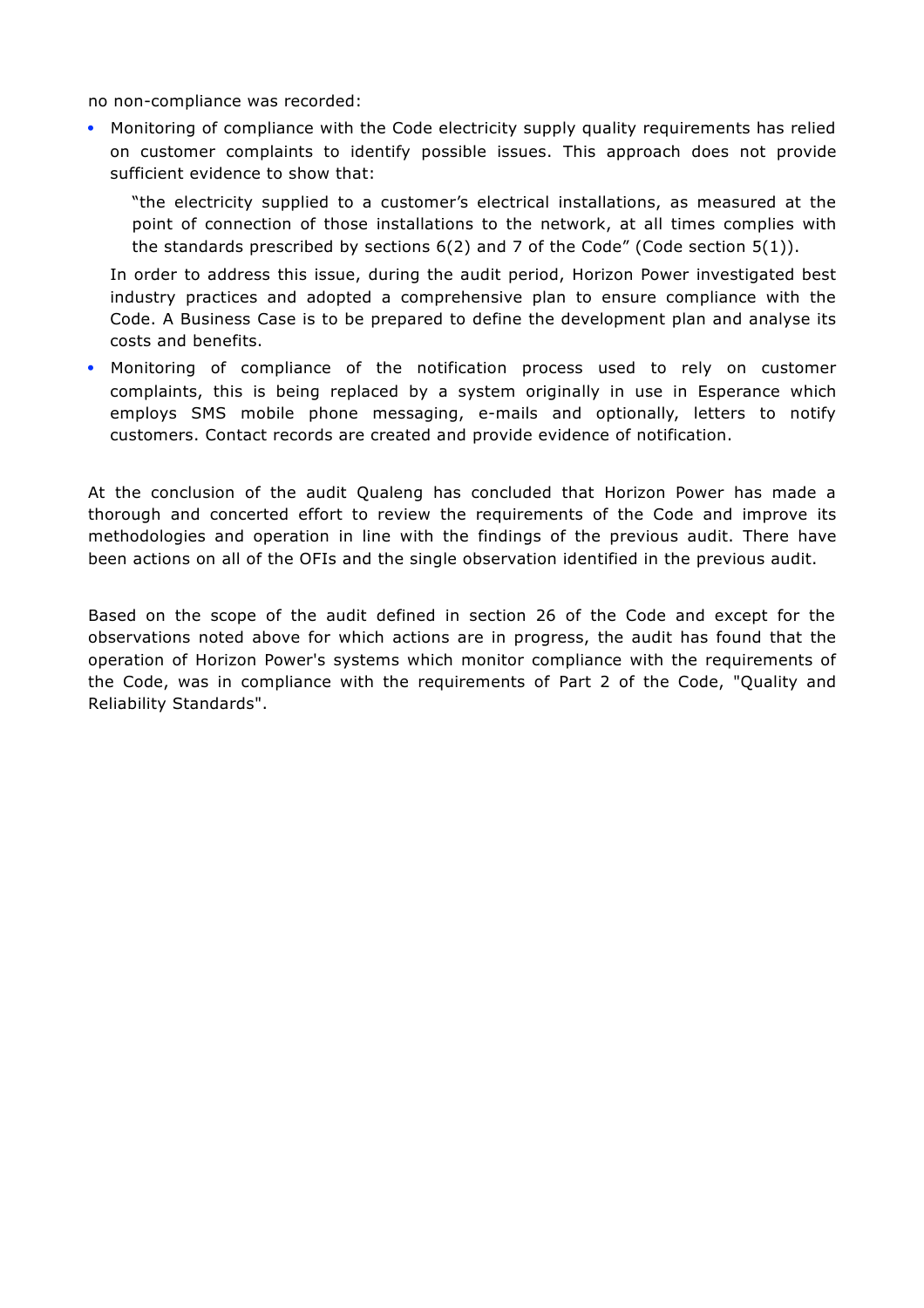

This report is an accurate representation of the findings and opinions of the auditors following the assessment of the client's conformance to nominated conditions. The report is reliant on evidence provided by other parties and is subject to limitations due to the nature of the evidence available to the auditor, the sampling process inherent in the audit process, the limitations of internal controls and the need to use judgement in the assessment of evidence. On this basis Qualeng shall not be liable for loss or damage to other parties due to their reliance on the information contained in this report or in its supporting documentation.

| <b>Approvals</b> |          |           |                                                    |           |  |  |
|------------------|----------|-----------|----------------------------------------------------|-----------|--|--|
| Representation   | Name     | Signature | <b>Position</b>                                    | Date      |  |  |
| Auditor:         | M Zammit |           | Lead Auditor / Projects<br>Director, Qualeng<br>۰. | 3/08/2017 |  |  |

|                    | <b>Issue Status</b> |                                                |          |  |  |
|--------------------|---------------------|------------------------------------------------|----------|--|--|
| <b>Issue</b><br>No | Date                | <b>Description</b>                             | Approved |  |  |
|                    | 2/8/2017            | <b>Final Issue</b>                             | ΜZ       |  |  |
| ∩                  | 3/8/2017            | Revised section 3.2.4, sub-sectn "Remediation" | ΜZ       |  |  |
|                    |                     |                                                |          |  |  |
|                    |                     |                                                |          |  |  |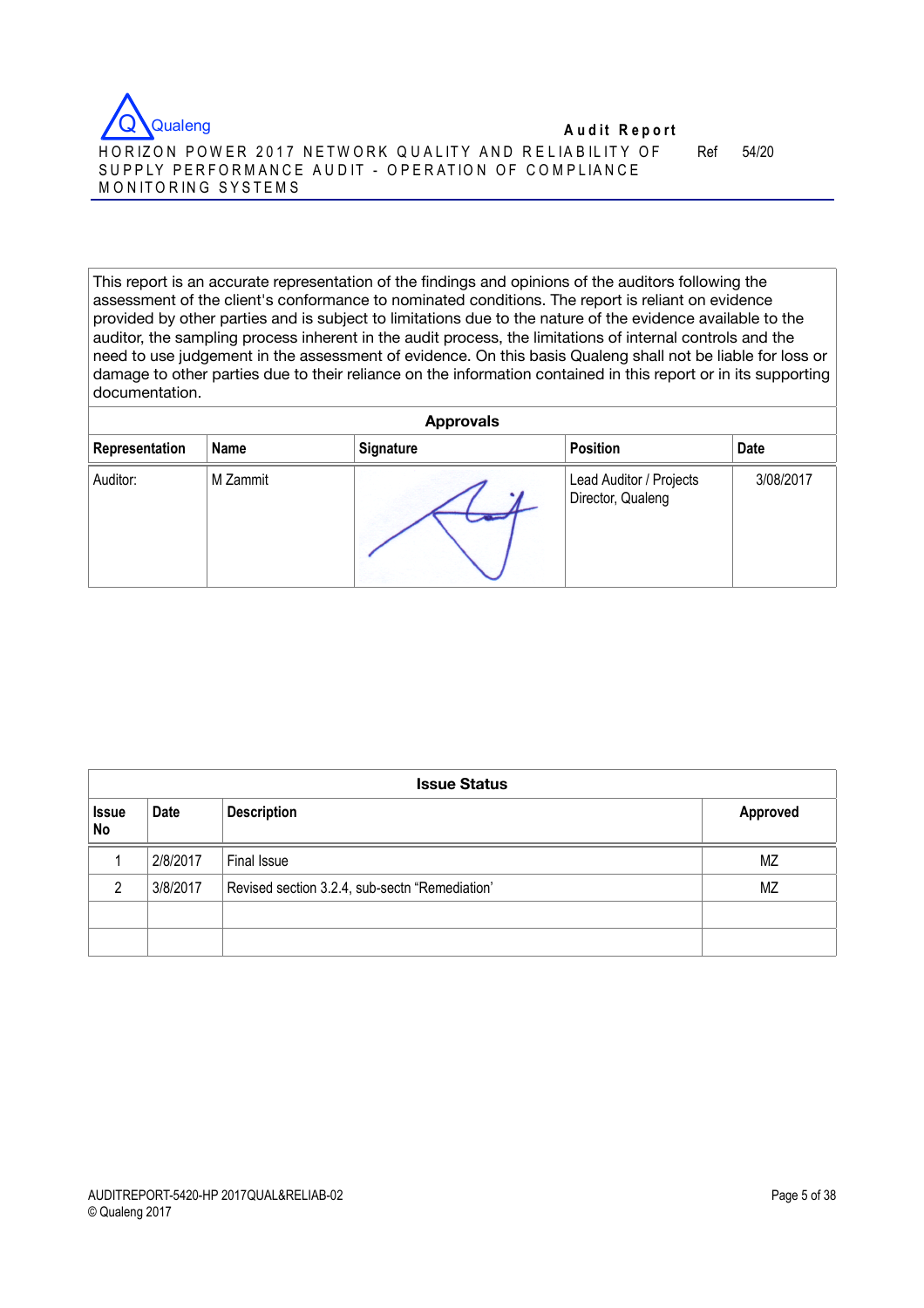

HORIZON POWER 2017 NETWORK QUALITY AND RELIABILITY OF SUPPLY PERFORMANCE AUDIT - OPERATION OF COMPLIANCE M O N ITO R IN G SYSTEM S

Ref 54/20

# **TABLE OF CONTENTS**

|              | 1.1 |       |                                                                                              |  |
|--------------|-----|-------|----------------------------------------------------------------------------------------------|--|
|              |     |       |                                                                                              |  |
|              | 1.3 |       |                                                                                              |  |
|              | 1.4 |       |                                                                                              |  |
|              | 1.5 |       |                                                                                              |  |
|              | 1.6 |       |                                                                                              |  |
| $\mathbf{2}$ |     |       |                                                                                              |  |
|              | 2.1 |       |                                                                                              |  |
|              | 2.2 |       |                                                                                              |  |
| 3            |     |       |                                                                                              |  |
|              | 3.1 |       | System to manage compliance with Part 2, Division 1, Quality Standards (sec. 5 to 8)17       |  |
|              |     |       |                                                                                              |  |
|              |     | 3.1.2 | Duty to Disconnect if Quality of Supply may Lead to Damage (section 8)19                     |  |
|              |     |       |                                                                                              |  |
|              | 3.2 |       | System to manage compliance with Part 2, Division 2, Standards for Interruption of Supply21  |  |
|              |     | 3.2.1 | Maintain the supply with a minimum number and duration of interruptions (Sec. 9)21           |  |
|              |     | 3.2.2 | Reduction of effects of interruptions and provision for alternative supplies for proposed    |  |
|              |     |       | 3.2.3 Planned interruptions acceptable if less than 4 or 6 hours and if notified (Sec. 11)25 |  |
|              |     | 3.2.4 | Significant interruptions (over 12 hours duration or more than 16) to small use customers    |  |
|              | 3.3 |       | System to manage compliance with Part 2, Division 3,                                         |  |
|              |     |       | Standards for the duration of interruption of supply in particular areas (Sec. 13)30         |  |
|              |     |       | 31.4 Provisions may be excluded or modified by agreement with customers (Sec 15)31           |  |
|              |     |       |                                                                                              |  |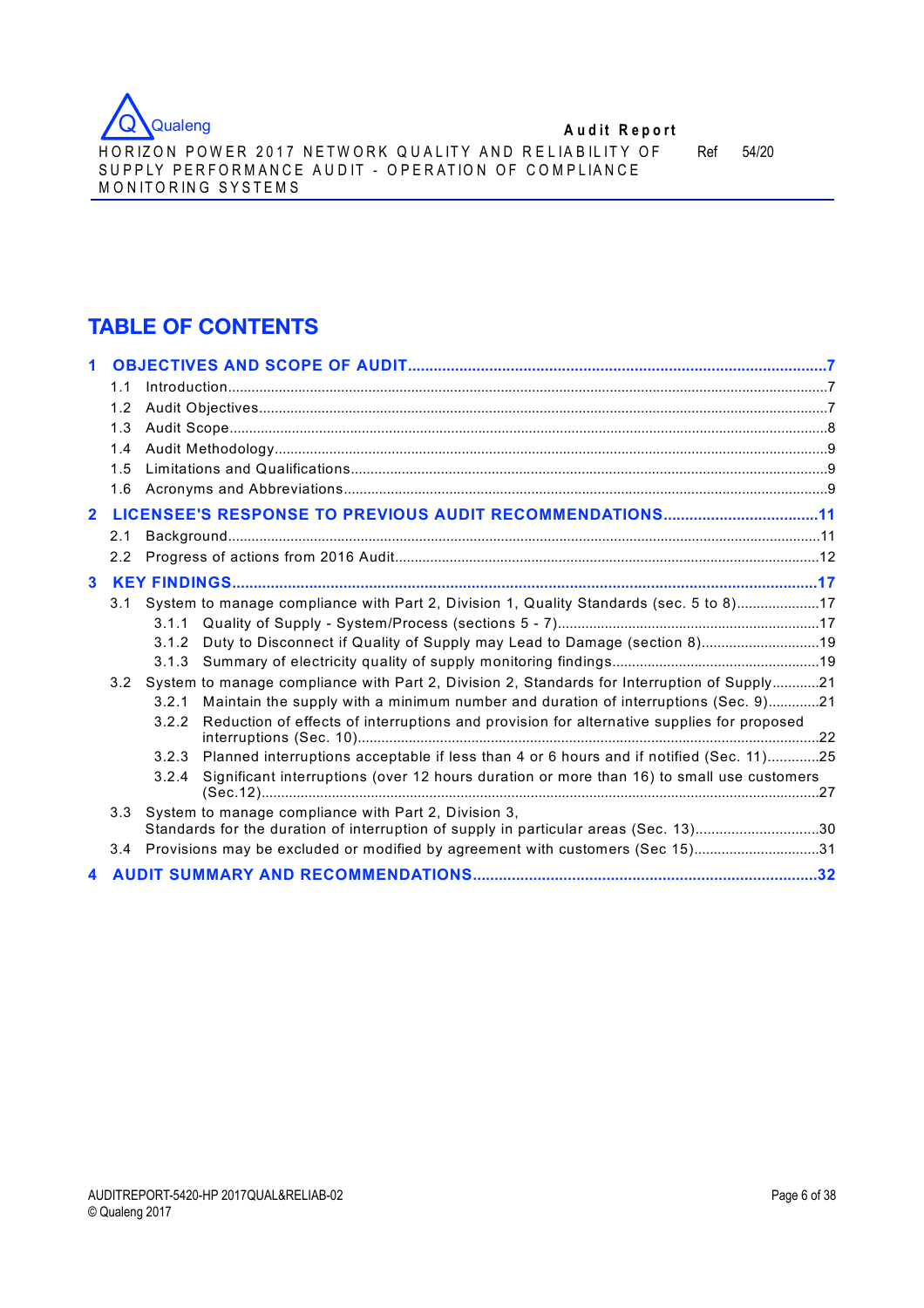

# *1 Objectives and Scope of Audit*

# **1.1 INTRODUCTION**

Horizon Power has an Electricity Integrated Regional Licence (EIRL2) (the **licence**) issued by the Economic Regulation Authority (the **Authority**) under Sections 7 and 15(2) of the Electricity Industry Act 2004 (WA) (the **Act**). Under the scope of the licence Horizon Power supplies electricity to approximately 100,000 residents and 10,000 businesses, including major industry. The services are provided to over 47,000 customer connections to an area of approximately 2.3 million square kilometres extending from the Kimberley in the North to Esperance, Norseman and Hopetoun in the South and including the Kimberley, Pilbara, Gascoyne, Mid West and Southern Goldfields regions in Western Australia.

Services are provided through 38 systems including 32 Non-Interconnected (or islanded) Systems in regional towns and remote communities, three systems (Kununurra, Wyndham and Lake Argyle) connected through a transmission network in the East Kimberley, two rural systems associated with Esperance and Hopetoun and the North West Interconnected System (**NWIS**). In addition to power generating plant in Carnarvon, Marble Bar, Nullagine, Kununurra and Wyndham, Horizon Power also owns generating plant that is managed by a third party and purchases electricity from third parties.

Under the terms of the Act Horizon Power is required to comply with the Electricity Industry (Network Quality and Reliability of Supply) Code 2005 (the **Code**). In accordance with Division 3 "Performance reporting", Section 26 "Annual report on monitoring systems" of the Code, Horizon Power is required to arrange for an independent audit of the operation of the systems that are in place to monitor its compliance with Part 2 of the Code or an instrument under Section 14(3).

In June 2017 Horizon Power commissioned Qualeng to carry out the Audit to cover the period 1 July 2016 to 30 June 2017.

The audit has been conducted and this report prepared in accordance with the Code.

# **1.2 AUDIT OBJECTIVES**

The purpose of the Network Quality and Reliability of Supply (**NQRS**) audit is to assess and report on the operation of the systems implemented by the licensee to monitor its compliance with Part 2 of the Code or an instrument under section 14(3)*.*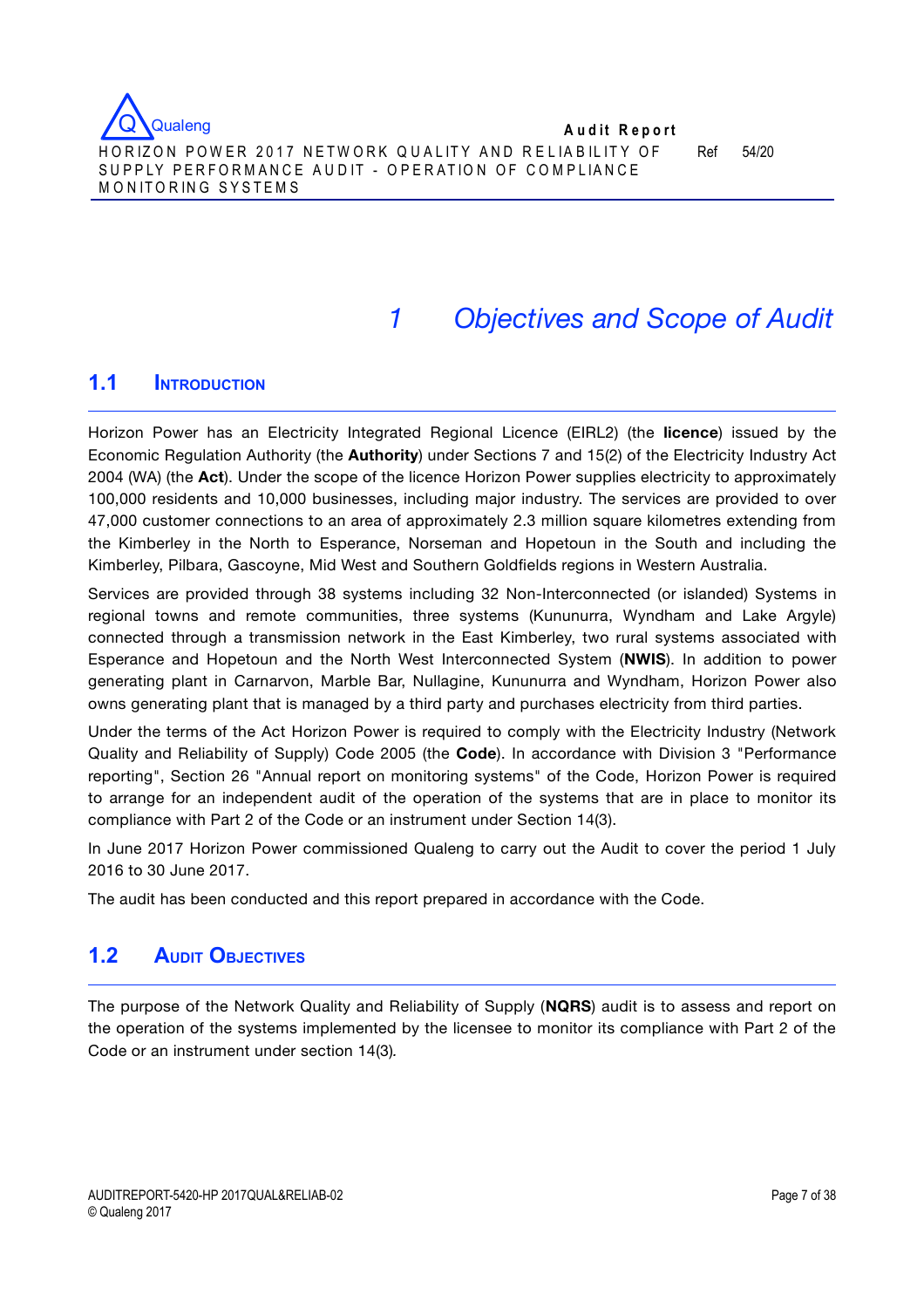

# **1.3 AUDIT SCOPE**

Part 2 of the Code includes 4 Divisions:

- 1. Division 1, "Quality Standards" for compliance with requirements for quality of supply at the point of connection to the customer, in regard to voltage fluctuations and harmonic distortion.
- 2. Division 2, "Standards for the interruption of supply to individual customers" provides for the maintenance of supply and management of interruptions to customers, both in terms of the duration and number of interruptions. It includes for:
	- 2.1. Provision of supply with the minimum number and duration of interruptions.
	- 2.2. Consideration of providing alternative supply if the interruption is expected to be significant, its effect substantial or if the customer has special health needs that require continuous supply.
	- 2.3. Allowing planned interruptions if the customer is notified within a suitable time and where the duration does not exceed 6 hours, or 4 hours for temperatures over 30 C or north of the 26th parallel.
	- 2.4. Provides for the distributor to remedy the causes of interruptions or enter into alternative arrangements if the supply has been interrupted more than 12 hours continuously or more than 16 times in the prescribed 12 months and it is considered that the prescribed standard is unlikely to be met for the customer.
- 3. Division 3, "Standards for the duration of interruptions of supply in particular areas" provides that the average length of interruptions should not exceed 290 minutes in any area of the State, other than the Perth CBD and urban areas and 160 minutes for urban areas other than the Perth CBD (calculated as average of the yearly averages over 4 years).
- 4. Division 4, "Variations of obligations under this Part" provides for:
	- 4.1. review and approval by the Minister of alternative requirements and
	- 4.2. agreement between the transmitter/distributor and the customer of extensions and modifications to the standards.

The audit was carried out between July and August 2017.

On Horizon Power's behalf the following representatives participated in the audit, contributed to sourcing the documentation and providing evidence to the audit:

- Lorrie Di Cicco, Asset Services Delivery Review Manager (PSS);
- Layton Baker, Regional Manager Esperance;
- Peter Oldfield, Asset Manager Esperance;
- Noel Moyo, Asset Manager Port Hedland;
- Simon Duggan, System Manager (PSS);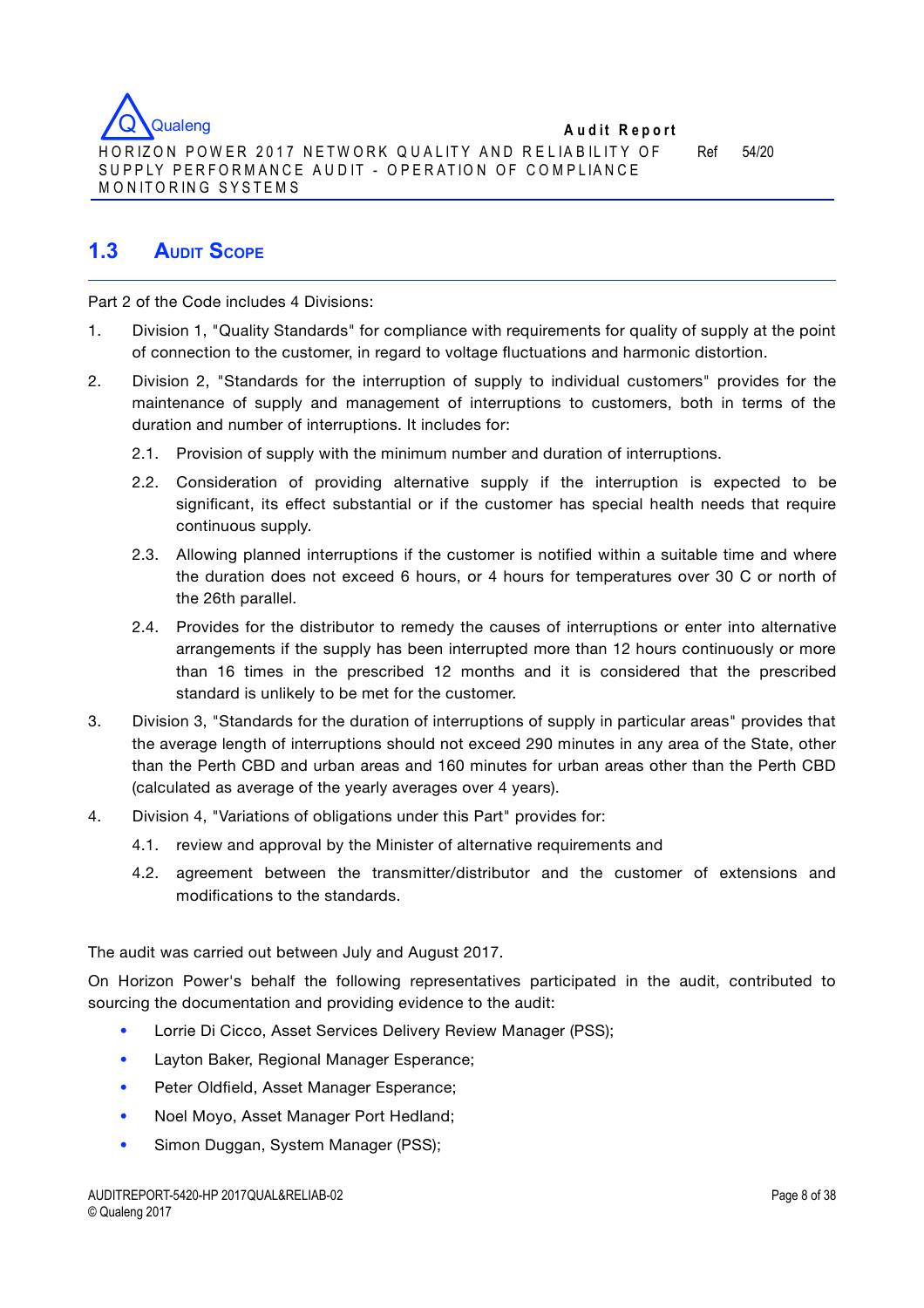- Gerald Chow, Data Management Officer (PSS);
- Steve Rose, Contract Electrical Engineer;
- Terry Absolon, Manager Customer Service.

The main auditing team members were Mr M Zammit, Lead Auditor and Mr S Campbell, Reviewer.

## **1.4 AUDIT METHODOLOGY**

The audit followed in part the methodology defined in the Authority's "Audit and Review Guidelines: Electricity and Gas Licences", April 2014 including:

- preparation of an audit plan and risk assessment for Qualeng internal control;
- fieldwork; and
- reporting.

The audit proceeded through a documentation review, meetings and checks of processes. These were supported by additional queries to clarify aspects of Horizon Power policies and procedures.

# **1.5 LIMITATIONS AND QUALIFICATIONS**

An audit provides a reasonable level of assurance on the effectiveness of control procedures, however there are limitations due to the nature of the evidence available to the auditor, the sampling process inherent in checking the evidence, the limitations of internal controls and the need to use judgement in the assessment of evidence.

## **1.6 ACRONYMS AND ABBREVIATIONS**

| <b>Description</b>                                                                                             |
|----------------------------------------------------------------------------------------------------------------|
| Customer Average Interruption Duration Index (ie. Duration of each interruption per<br>customer over the year) |
| Electricity Industry (Network Quality and Reliability of Supply) Code 2005                                     |
| District Network Access Request                                                                                |
| Electricity Network Management and Control                                                                     |
| Electric Office                                                                                                |
| Horizon Power                                                                                                  |
|                                                                                                                |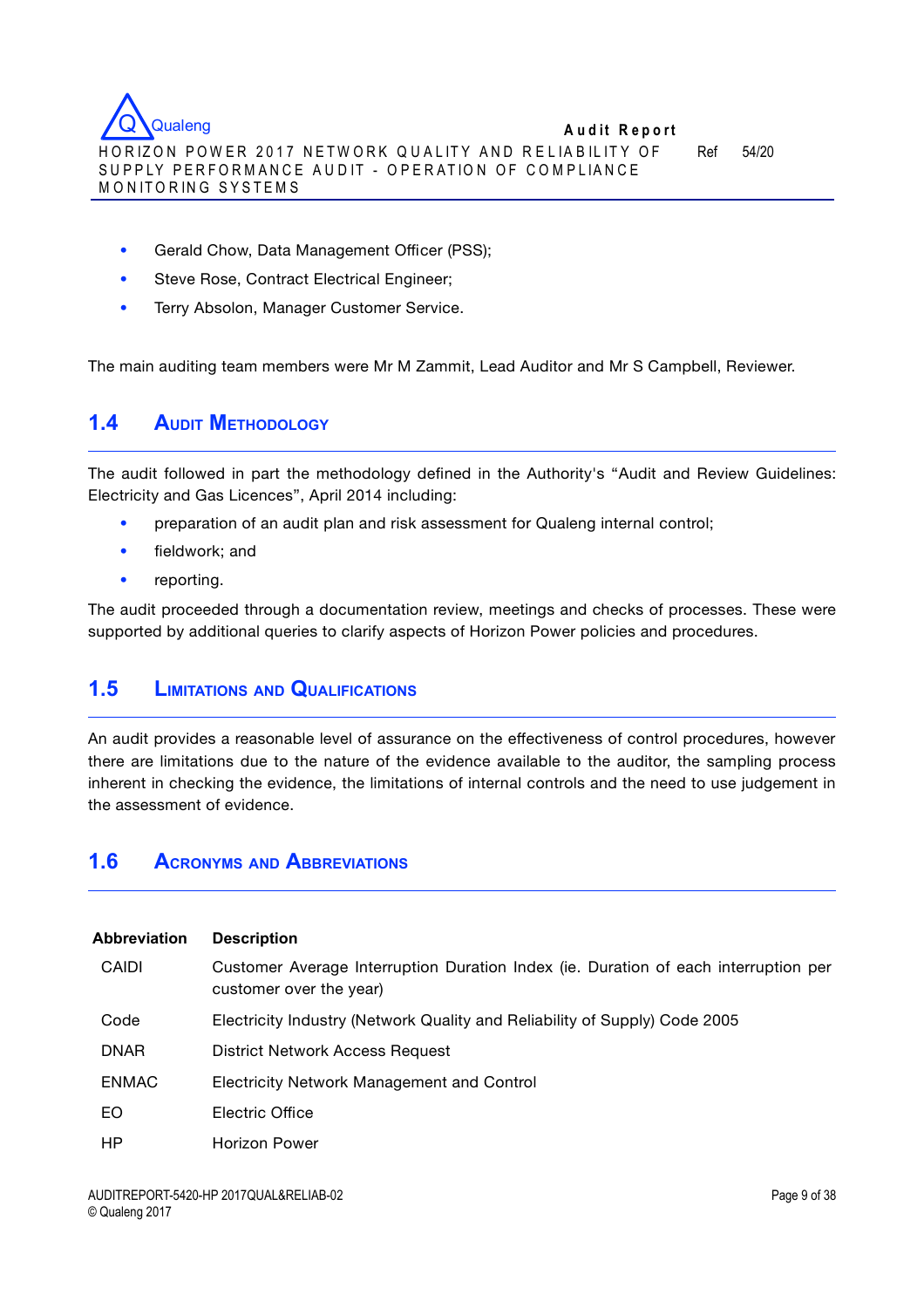

H O R IZO N PO W ER 2 0 1 7 NETW O RK Q U A LIT Y AN D R E L IA B IL IT Y OF SUPPLY PERFORMANCE AUDIT – OPERATION OF COMPLIANCE M O N ITO R IN G SYSTEM S

Ref 54/20

| <b>Description</b>                                                                                         |
|------------------------------------------------------------------------------------------------------------|
| <b>Horizon Power Control Centre</b>                                                                        |
| High Voltage                                                                                               |
| Life Support                                                                                               |
| Low Voltage                                                                                                |
| Network Quality and Reliability of Supply                                                                  |
| North West Interconnected System                                                                           |
| Observation                                                                                                |
| Power on Fusion                                                                                            |
| <b>Power Quality</b>                                                                                       |
| Power Quality Investigation                                                                                |
| Power Quality Investigation Handbook                                                                       |
| <b>Power Quality Investigation Manual</b>                                                                  |
| <b>Power System Services</b>                                                                               |
| Quality of Supply (as defined in the Code)                                                                 |
| System Average Interruption Duration Index (ie. total interruption duration per<br>customer over the year) |
| System Average Frequency Index (ie. average number of interruptions per customer<br>over the year)         |
| Supervisory Control and Data Acquisition                                                                   |
| South West Interconnected System                                                                           |
| Trouble Call System                                                                                        |
| <b>Total Harmonic Distortion</b>                                                                           |
|                                                                                                            |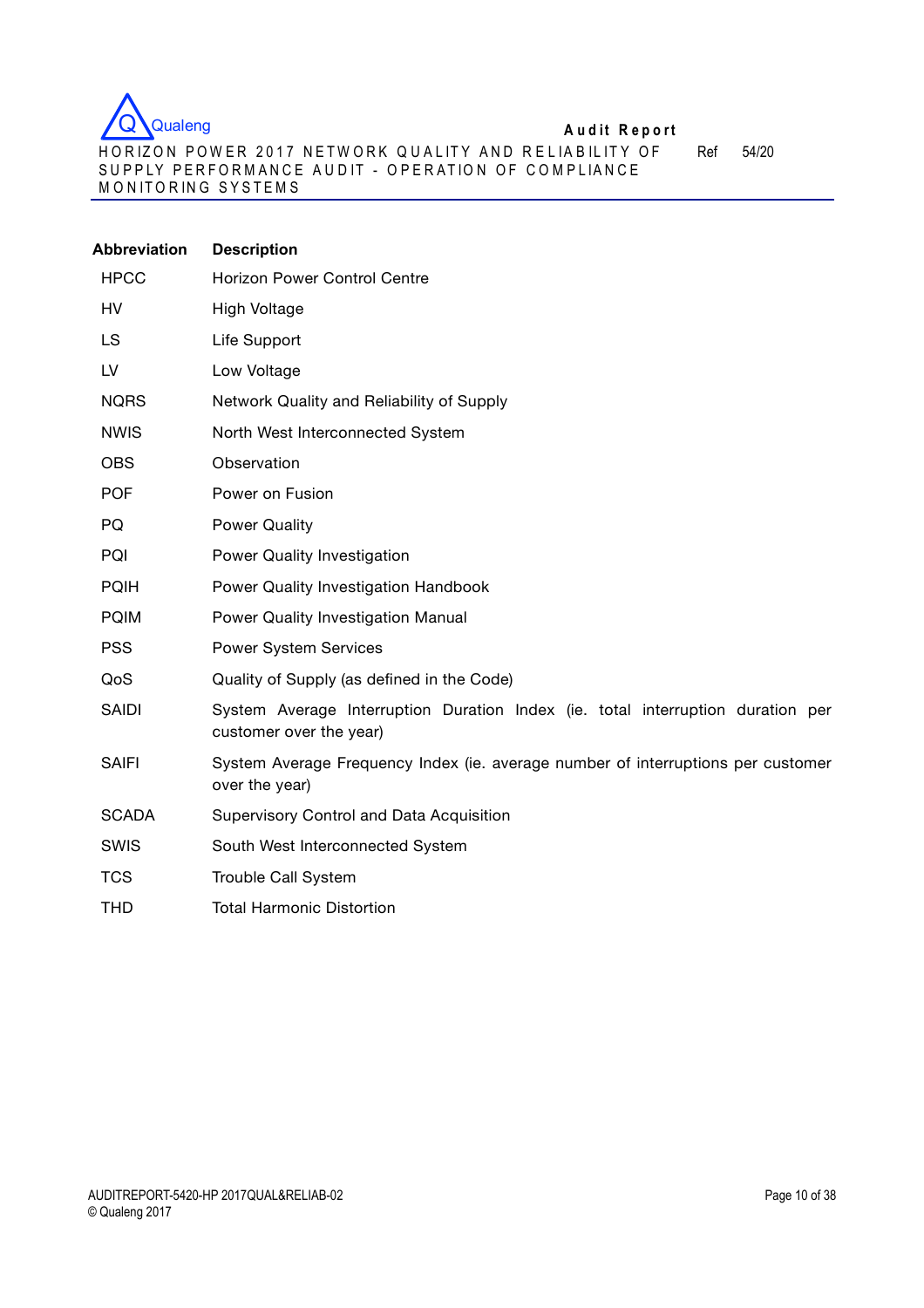**A u d it R eport** HORIZON POWER 2017 NETWORK QUALITY AND RELIABILITY OF SUPPLY PERFORMANCE AUDIT - OPERATION OF COMPLIANCE M O N ITO R IN G SYSTEM S Ref 54/20 **Qualeng** 

# *2 Licensee's Response to Previous Audit Recommendations*

# **2.1 BACKGROUND**

The previous quality and reliability of supply audit was completed in September 2016. This section reviews Horizon Power's progress on that audit recommendations as well as Horizon Power's planned actions to address any outstanding issues.

The recommendations arising from the previous report and the confirmation and status of actions determined in this audit have been summarised in the following table.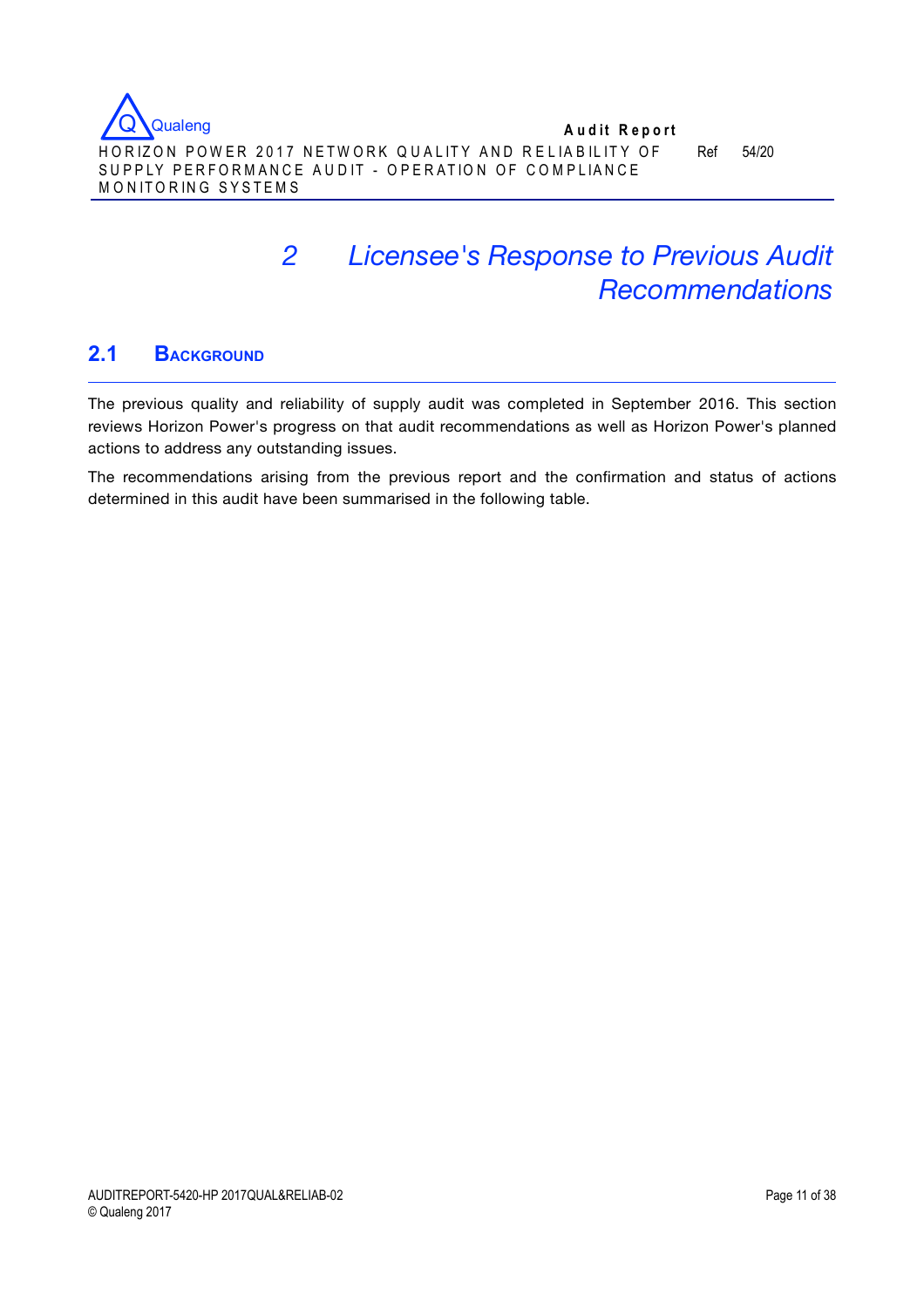

REF 5 4 /2 0

# **2.2 PROGRESS OF ACTIONS FROM 2016 AUDIT**

The following table lists the recommendations made in the 2016 Audit and records progress of any actions.

| Code<br><b>Requirement</b><br><b>Item</b><br><b>No</b><br><b>Ref</b>                                                                                                                                                                                                                                                                                                                                                                                                            | <b>Findings</b>                                                                                                                                                                                                                                                                                                                                                                                                                                                                                                                                           | 2016 Recommendations<br>and<br><b>Opportunities for Improvement</b>                                                                                                                                                                                                                                                                                                                                                      | <b>Status</b>                                                                                                                                                                                                                                                                                                                                                                                                                                                                                                                                                                                                                     |
|---------------------------------------------------------------------------------------------------------------------------------------------------------------------------------------------------------------------------------------------------------------------------------------------------------------------------------------------------------------------------------------------------------------------------------------------------------------------------------|-----------------------------------------------------------------------------------------------------------------------------------------------------------------------------------------------------------------------------------------------------------------------------------------------------------------------------------------------------------------------------------------------------------------------------------------------------------------------------------------------------------------------------------------------------------|--------------------------------------------------------------------------------------------------------------------------------------------------------------------------------------------------------------------------------------------------------------------------------------------------------------------------------------------------------------------------------------------------------------------------|-----------------------------------------------------------------------------------------------------------------------------------------------------------------------------------------------------------------------------------------------------------------------------------------------------------------------------------------------------------------------------------------------------------------------------------------------------------------------------------------------------------------------------------------------------------------------------------------------------------------------------------|
| <b>Systems to monitor</b><br>compliance with:<br>Div $1$ ,<br><b>Quality and Reliability</b><br>Sec. 5 -<br>standards, voltage                                                                                                                                                                                                                                                                                                                                                  | The "Power Quality<br>D                                                                                                                                                                                                                                                                                                                                                                                                                                                                                                                                   | 1/2016.<br>(OFI) There must be<br>guidance, in Horizon                                                                                                                                                                                                                                                                                                                                                                   | A review and update of the PQI<br>Handbook has been                                                                                                                                                                                                                                                                                                                                                                                                                                                                                                                                                                               |
| fluctuations, harmonics:<br>A transmitter and a distributor<br>must, so far as is reasonably<br>practicable, ensure that<br>electricity supplied by the<br>transmitter or distributor to a<br>customer's electrical<br>installations, as measured at the<br>point of connection of those<br>installations to the network, at<br>all times complies with the<br>standards including voltage<br>fluctuation (flicker) and<br>harmonics.<br>AUDITREPORT-5420-HP 2017QUAL&RELIAB-02 | Investigation Handbook" is<br>a high level procedure on<br>how to follow the process<br>for "power quality"<br>investigations. It lists<br>applicable legislative and<br>regulatory requirements,<br>however it makes no<br>reference to the Network<br><b>Quality and Reliability of</b><br>Supply (NQRS Code or<br>Code).<br><b>Horizon Power</b><br>documentation should<br>provide guidance to testing<br>and investigations related<br>to network quality, including<br>for compliance with the<br><b>Code Quality of Supply</b><br>(QoS) standards. | Power documents, for<br>electricity supply<br>quality investigations<br>to examine the<br>compliance with the<br>Quality of Supply<br>(QoS) compatibility<br>limits of the Code<br>(Those limits have<br>been set to prevent<br>damage to customer<br>equipment and there<br>should be more<br>awareness of the<br>requirements).<br>Where legislation and<br>regulations are listed,<br>the Code should be<br>included. | undertaken:<br>Reference to the Network<br>$\bullet$<br>Quality and Reliability of<br>Supply (NQRS Code or<br>Code) has been included.<br>Reference to the Code has also<br>been included in the PQI<br>Manual.<br>Horizon Power has taken a<br>concerted approach to address<br>the monitoring of QoS, in<br>particular:<br>there has been an in depth<br>$\bullet$<br>review of industry practices,<br>both in WA and interstate;<br>solutions have been sought<br>$\bullet$<br>from research bodies to suit<br>Horizon Power's network;<br>meters that are suitable for<br>$\bullet$<br>measuring flicker and<br>Page 12 of 38 |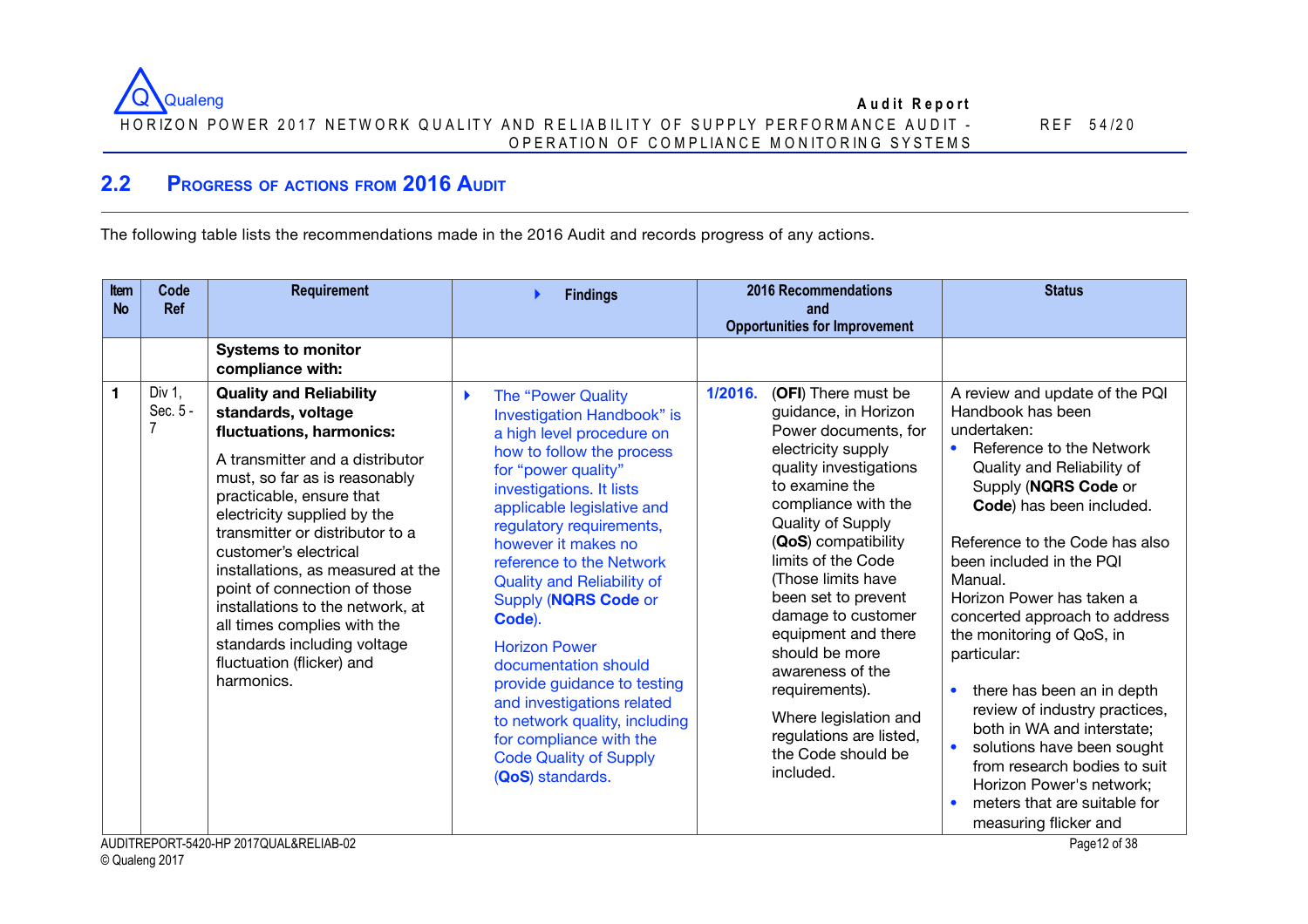

#### H O R IZON POW ER 2017 NETWORK QUALITY AND RELIABILITY OF SUPPLY PERFORMANCE AUDIT -OPERATION OF COMPLIANCE MONITORING SYSTEMS

| Item<br><b>No</b> | Code<br><b>Ref</b> | Requirement | <b>Findings</b>                                                                                                                                                                                                                                                                                                                                                | 2016 Recommendations<br>and<br><b>Opportunities for Improvement</b>                                                                                           | <b>Status</b>                                                                                                                                                                                                                                                                    |
|-------------------|--------------------|-------------|----------------------------------------------------------------------------------------------------------------------------------------------------------------------------------------------------------------------------------------------------------------------------------------------------------------------------------------------------------------|---------------------------------------------------------------------------------------------------------------------------------------------------------------|----------------------------------------------------------------------------------------------------------------------------------------------------------------------------------------------------------------------------------------------------------------------------------|
|                   |                    |             |                                                                                                                                                                                                                                                                                                                                                                |                                                                                                                                                               | harmonics are being<br>deployed;<br>reactive PQ monitoring has<br>been commenced in<br>Broome.<br><b>CLOSED</b>                                                                                                                                                                  |
| $\mathbf 2$       |                    |             | The process provided by<br>▶<br>the Flicker Allocation<br><b>Manual and the Harmonics</b><br><b>Allocation Manual does not</b><br>include for testing or<br>monitoring a customer<br>installation. Customers<br>installations not meeting<br>the allocated limits may<br>then affect other customers<br>supplies in breach of the<br>requirements of the Code. | 2/2016.<br>(OFI) Review and<br>update the process<br>and documentation to<br>ensure compliance<br>with the Code.                                              | The testing and monitoring of<br>customer installations has been<br>included in the PQI Manual.<br><b>CLOSED</b>                                                                                                                                                                 |
| 3                 |                    |             | The procedures for the<br>×.<br>measurement of electricity<br>supply quality in the field, in<br>terms of voltage<br>fluctuations (flicker) and<br>harmonics, do not have<br>sufficient details to instruct<br>or guide the field crews                                                                                                                        | 3/2016.<br>(OFI) Document a<br>procedure for<br>measurement of<br>electricity supply<br>quality in the field, to<br>comply with the QoS<br>Code requirements. | Procedures for the<br>measurement of electricity<br>supply quality in the field, in<br>terms of voltage fluctuations<br>(flicker) and harmonics,<br>including operational limits,<br>causes, effects and solutions,<br>have been included in the PQI<br>Manual.<br><b>CLOSED</b> |
| 4                 |                    |             | There was insufficient<br>evidence to show that the<br>monitoring process                                                                                                                                                                                                                                                                                      | No recommendations<br>made.                                                                                                                                   | There has been a concerted<br>approach to address this issue:<br>Engagement with the                                                                                                                                                                                             |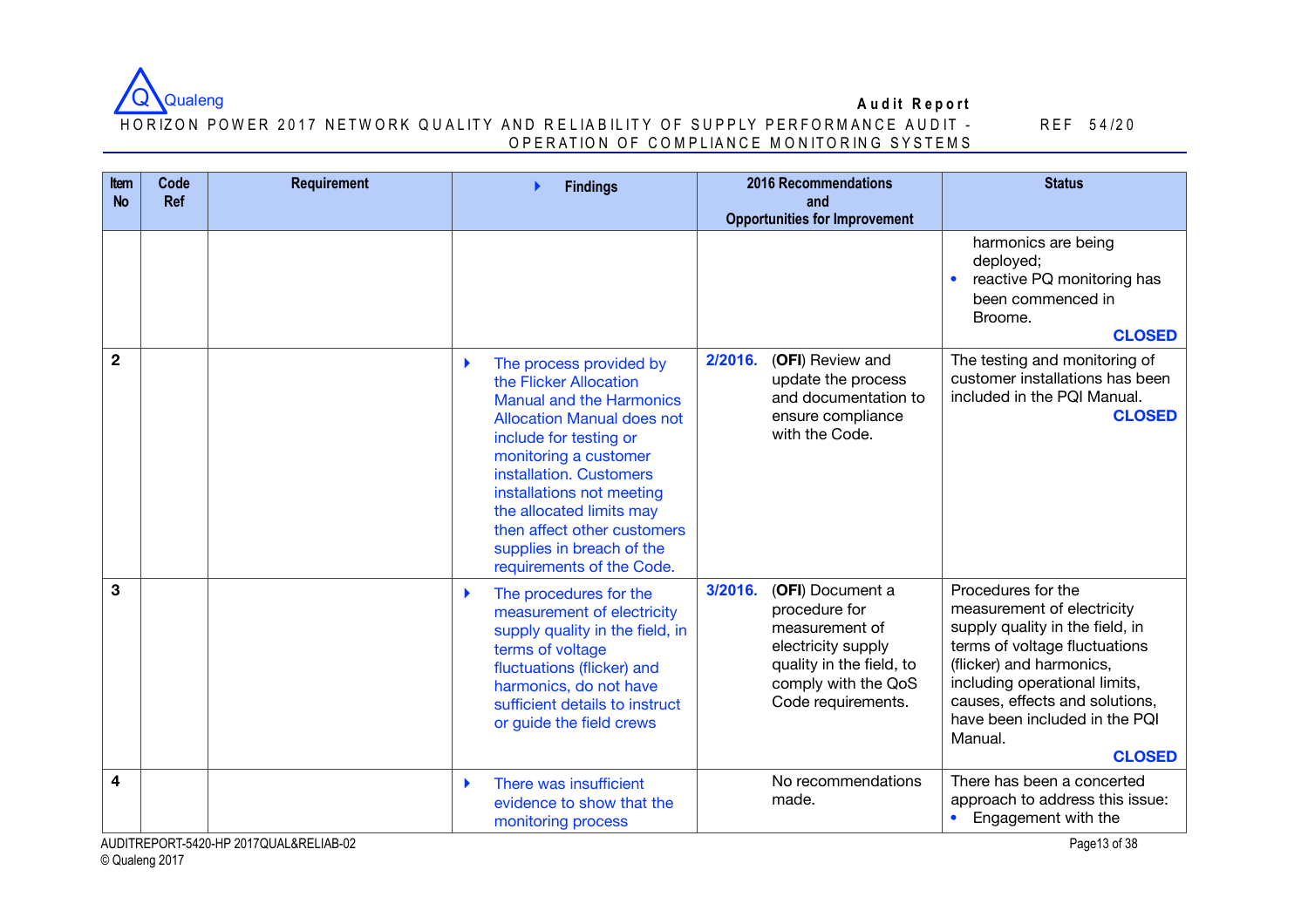

H O R IZON POW ER 2017 NETWORK QUALITY AND RELIABILITY OF SUPPLY PERFORMANCE AUDIT -OPERATION OF COMPLIANCE MONITORING SYSTEMS

| Item<br><b>No</b> | Code<br><b>Ref</b> | Requirement | <b>Findings</b>                                                                                                                                                                                                                                                                                                                                                                                                                                                                                                                                                            | <b>2016 Recommendations</b><br>and<br><b>Opportunities for Improvement</b>                                                                                                                                                                                                                                                | <b>Status</b>                                                                                                                                                                                                                                                                                                                                                                                                                                                                                                                                                                                                                                                                                                                                                                                                                                                                        |
|-------------------|--------------------|-------------|----------------------------------------------------------------------------------------------------------------------------------------------------------------------------------------------------------------------------------------------------------------------------------------------------------------------------------------------------------------------------------------------------------------------------------------------------------------------------------------------------------------------------------------------------------------------------|---------------------------------------------------------------------------------------------------------------------------------------------------------------------------------------------------------------------------------------------------------------------------------------------------------------------------|--------------------------------------------------------------------------------------------------------------------------------------------------------------------------------------------------------------------------------------------------------------------------------------------------------------------------------------------------------------------------------------------------------------------------------------------------------------------------------------------------------------------------------------------------------------------------------------------------------------------------------------------------------------------------------------------------------------------------------------------------------------------------------------------------------------------------------------------------------------------------------------|
|                   |                    |             | implemented by Horizon<br>Power ensured that<br>electricity supplied to a<br>customer's electrical<br>installations, as measured<br>at the point of connection<br>of those installations to the<br>network, at all times<br>complied with the<br>standards prescribed by<br>sections 6(2) and 7 of the<br>Code. No records were<br>available of flicker or<br>harmonics measurements<br>at customers connections.<br>No evidence was available<br>to show that incidents<br>investigated had been<br>analysed for flicker or<br>harmonics compliance.<br>during the audit. | A recommendation<br>was open since the<br>2011-12 period to<br>provide monitoring of<br>compliance of<br>electricity supply<br>quality in respect of<br>flicker and harmonics<br>at customer<br>connections. Horizon<br>Power has assessed<br>options and concluded<br>that at this point<br>solutions are too<br>costly. | University of Wollongong<br><b>Australian Power Quality &amp;</b><br>Reliability Centre to provide a<br>guidance report for the<br>development of a PQ<br>monitoring program.<br>This investigative process has<br>resulted in the following:<br>Development of a staged<br>roll-out for a proactive PQ<br>analyser program, being:<br>Stage $1 - 1$ device to<br>o,<br>each MV distribution bus<br>$(-22$ total);<br>Stage 2 - Assessment of<br>$\blacksquare$<br>Stage 1 leading to<br>devices to $~1\%$ of<br>distribution transformer<br>LV terminals:<br>Stage 3 - Assessment of<br>o<br>Stage 1 & 2 leading<br>devices to ~1% to end of<br>LV feeders;<br>Development of a reactive<br>$\bullet$<br>PQ program, being:<br>Develop the HP PQ<br>Investigation Manual;<br>Deployment of PQ<br>analysers to regions (~10-<br>12 devices) for customer<br>initiated investigations |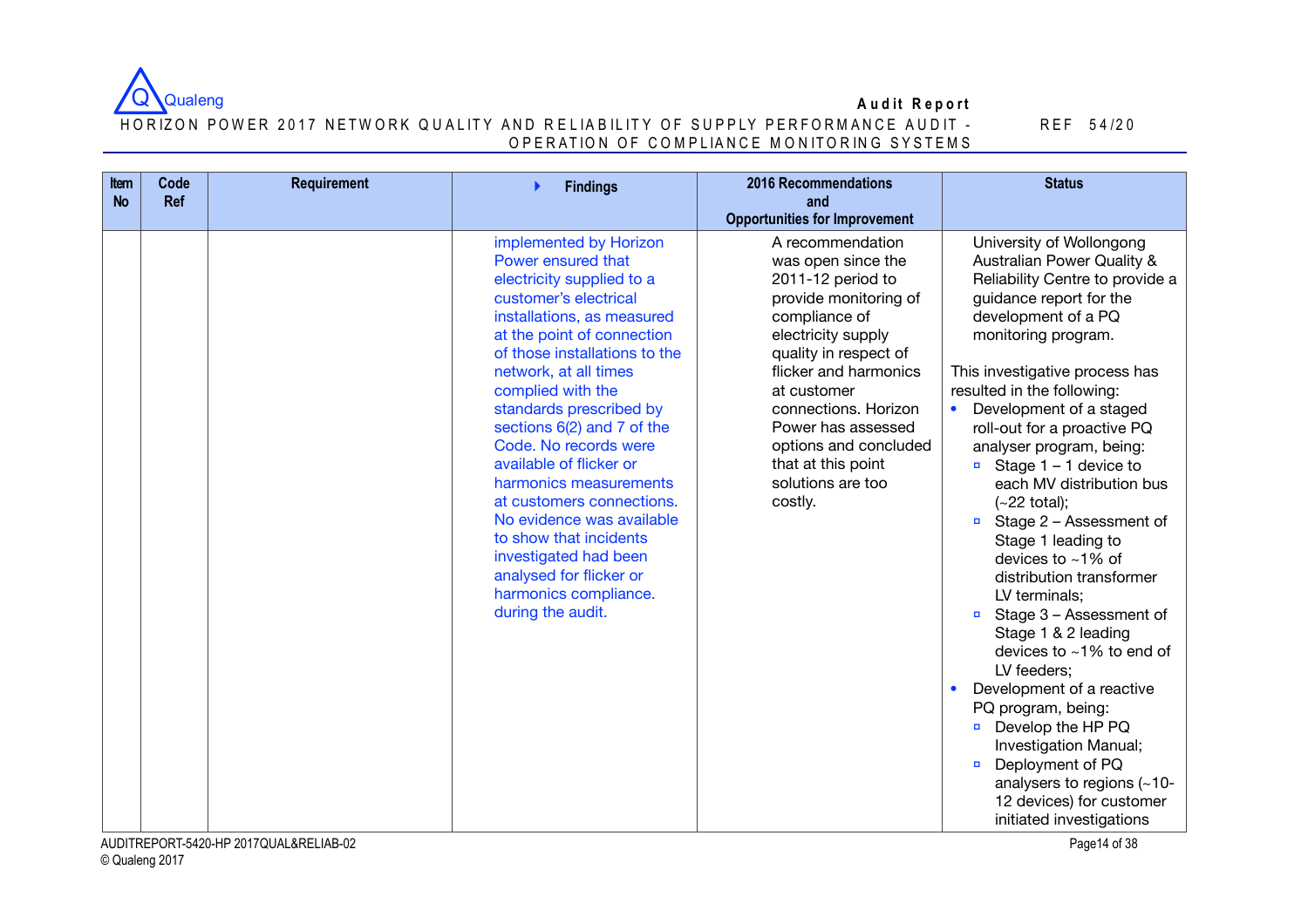

#### H O R IZON POW ER 2017 NETWORK QUALITY AND RELIABILITY OF SUPPLY PERFORMANCE AUDIT -OPERATION OF COMPLIANCE MONITORING SYSTEMS

| Item<br><b>No</b> | Code<br><b>Ref</b> | <b>Requirement</b>                                                                                                                     | <b>Findings</b>                                                                                                                                                                                                                                                                                                                                                                                                                     | 2016 Recommendations<br>and                                                                                                                                                                                                                                                      | <b>Status</b>                                                                                                                                                                                                                                                 |
|-------------------|--------------------|----------------------------------------------------------------------------------------------------------------------------------------|-------------------------------------------------------------------------------------------------------------------------------------------------------------------------------------------------------------------------------------------------------------------------------------------------------------------------------------------------------------------------------------------------------------------------------------|----------------------------------------------------------------------------------------------------------------------------------------------------------------------------------------------------------------------------------------------------------------------------------|---------------------------------------------------------------------------------------------------------------------------------------------------------------------------------------------------------------------------------------------------------------|
| 5                 |                    |                                                                                                                                        | <b>Conclusions from incident</b>                                                                                                                                                                                                                                                                                                                                                                                                    | <b>Opportunities for Improvement</b><br>(OFI) The process for<br>4/2016.                                                                                                                                                                                                         | Business Case Part A is<br>$\bullet$<br>under development to seek<br>funding approval for<br>implementation.<br><b>CLOSED</b><br>The PQI Handbook procedure                                                                                                   |
|                   |                    |                                                                                                                                        | testing are not clear in the<br>available documentation:<br>Incident INCD-12001-v<br>resulted in the comment:<br>"loggers to be installed<br>ASAP". Loggers were<br>installed and incident<br>closed however there was<br>no update on the causes<br>of the incident and closure<br>of the incident was<br>recorded but results were<br>not evident;<br>4 causes were noted as<br>"Unknown"<br>1 cause was shown as<br>"Undefined". | incident investigation<br>and monitoring of the<br>incident logging<br>process needs to be<br>strengthened:<br>the follow-<br>up/recording<br>system needs to be<br>improved so that<br>there is clear<br>understanding of<br>causes and reasons<br>for closure of<br>incidents. | has been reviewed to:<br>include for the saving of PQ<br>investigation data and results<br>report;<br>include updating the TCS<br>Fault Report comments with<br>PQ investigation findings;<br>align with the Asset<br>Management Plan (AMP).<br><b>CLOSED</b> |
| 6                 | Div 2,<br>Sec. 11  | <b>General standard of reliability</b><br>System to monitor compliance<br>with:<br>maintaining the supply with a<br>minimum number and | The system monitoring that<br>notifications are sent to<br>customers 72 hours prior to<br>outages relies on customer<br>complaints for highlighting<br>non-compliance. As                                                                                                                                                                                                                                                           | (OFI) The process of<br>5/2016.<br>monitoring adherence<br>to the process of<br>notification should be<br>strengthened through<br>the annual internal                                                                                                                            | A customer notification process<br>has been developed based on<br>the Esperance region<br>methodology and documented<br>in two guides:<br>the "Planned Outage Guide<br>POF" and the "Planned Outage                                                           |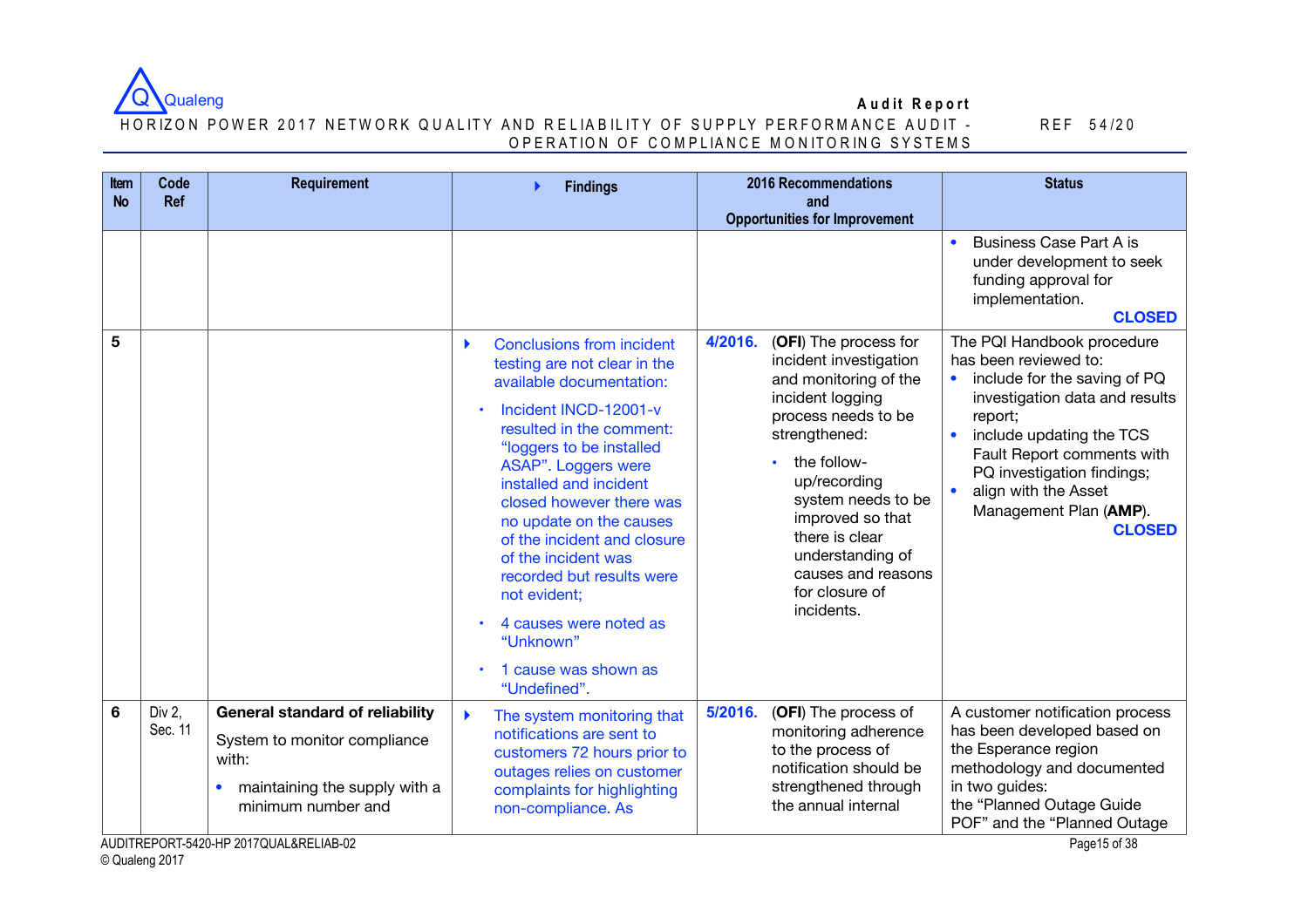

H O R IZON POW ER 2017 NETWORK QUALITY AND RELIABILITY OF SUPPLY PERFORMANCE AUDIT -OPERATION OF COMPLIANCE MONITORING SYSTEMS

| Item<br><b>No</b> | Code<br><b>Ref</b> | <b>Requirement</b>                                                                                   | <b>Findings</b>                                                                                                                                                                                                                                                                                                                   | 2016 Recommendations<br>and<br><b>Opportunities for Improvement</b>                                                 | <b>Status</b>                                                                                                                                                                                                                                                                                                                                               |
|-------------------|--------------------|------------------------------------------------------------------------------------------------------|-----------------------------------------------------------------------------------------------------------------------------------------------------------------------------------------------------------------------------------------------------------------------------------------------------------------------------------|---------------------------------------------------------------------------------------------------------------------|-------------------------------------------------------------------------------------------------------------------------------------------------------------------------------------------------------------------------------------------------------------------------------------------------------------------------------------------------------------|
|                   |                    | duration of interruptions.<br>providing 72 hour advance<br>notification of planned<br>interruptions. | indicated by outage<br>complaint figures this is not<br>an effective measure of<br>compliance.<br><b>Except for the Esperance</b><br>office, there is insufficient<br>evidence to show that the<br>system implemented to<br>provide notifications at<br>least 72 hours before each<br>planned outage is<br>monitored effectively. | auditing of a sample of<br>work packages, where<br>some regions may be<br>reviewed on a random<br>rotational basis. | Guide EO".<br>The process is being rolled out<br>to all Horizon Power regions.<br>The process uses Power on<br>Fusion to gather the customer<br>contact information, then MS<br>Outlook to send electronic<br>customer notifications. These<br>notifications are retrievable from<br>Outlook for compliance with the<br>Code requirements.<br><b>CLOSED</b> |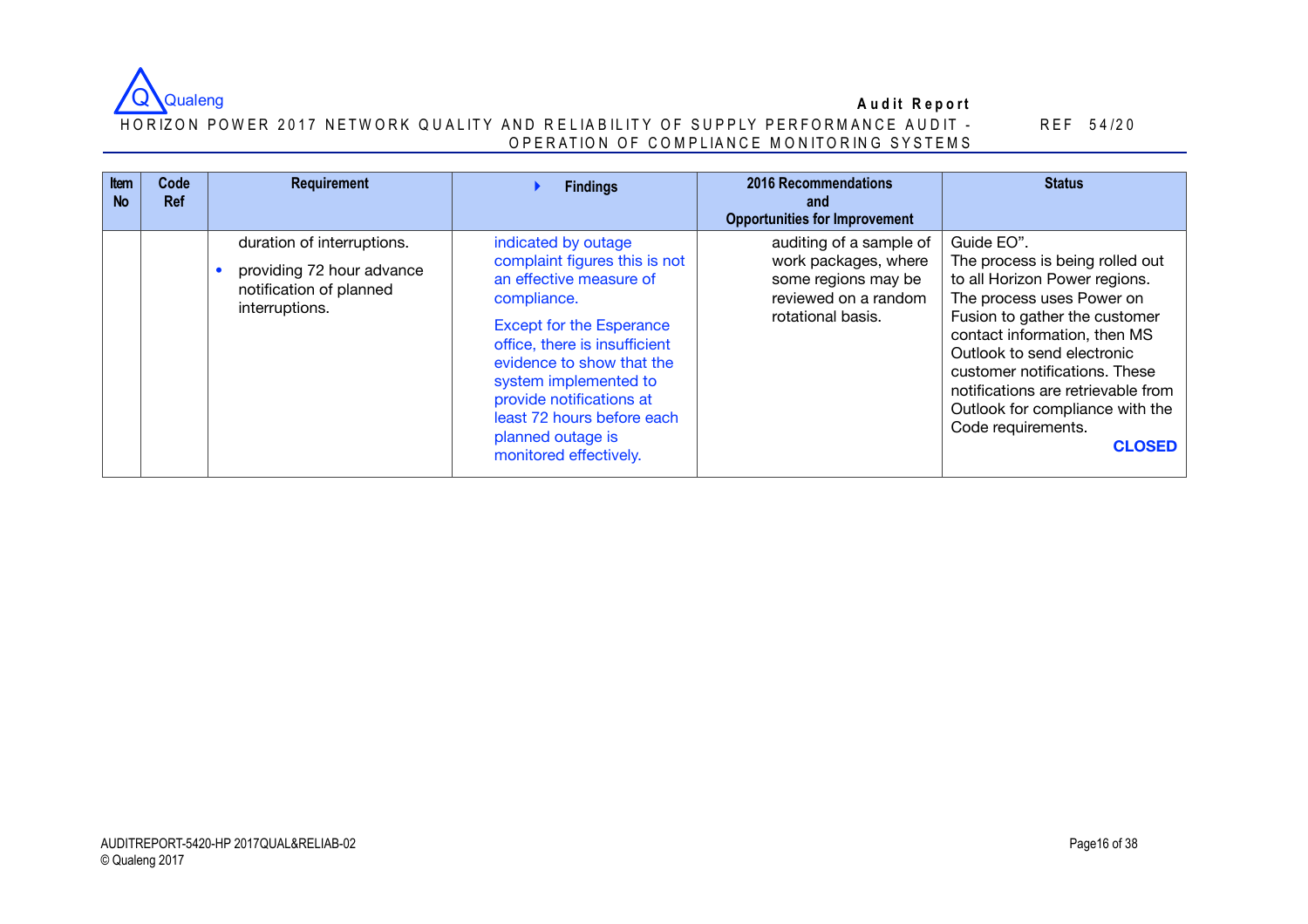

M O N ITO R IN G SYSTEM S



# **3.1 SYSTEM TO MANAGE COMPLIANCE WITH PART 2, DIVISION 1, QUALITY STANDARDS (SEC. 5 TO 8)**

**Requirement**: The Licensee is required to have systems in place to monitor compliance with:

- quality of supply requirements of the electricity supply at the point of connection to the customer, both in terms of voltage fluctuations (flicker) and harmonic distortion and
- disconnection of customer where there is a possibility of damage to the customer installation.

#### **3.1.1 Quality of Supply - System/Process (sections 5 - 7)**

The audit had found that there has been a change in Horizon Power's approach to monitoring the quality of electricity supply (**QoS**) leading in an improvement in the way QoS is monitored and controlled.

Through interviews of staff and review of documentation the audit found that:

- there is a process for monitoring power quality issues, the process relies on the customer making a call to Horizon Power Call Centre and the Call Operator recording the call or complaint as a Power Quality (**PQ**) incident, the process then follows a fault finding process in the field which fixes the fault and in most cases identifies the cause of the incident;
- this process is being revised to improve the compliance with the Code requirements, this has been done through:
	- **▫** the creation of a new document, the Power Quality Investigation Manual", (**PQIM**) , number HPC-5DG-07-0001-2017, and the updating of the "Power Quality Investigation Handbook" (**PQIH**) both of which address compliance with the Code;
	- **□** the introduction and use of meters that have the capability of measuring flicker and harmonics in accordance with the Code;
	- **▫** there is higher staff awareness of Code requirements.

Documents have been prepared or revised to control the monitoring process and are now at stakeholder review and sign-off which are due to be completed on 28 July 2017:

- The PQIH contains the process flows, procedures and business rules that control the business in relation to the Power Quality Investigation (**PQI**) process, including the tasks and responsibilities of functions and departments inside the business and the integration of data for consistency across the systems of Horizon Power. The PQIH has been updated recently and is at final sign-off stage.
- The PQIM records the procedure for investigating customer notified power quality issues. It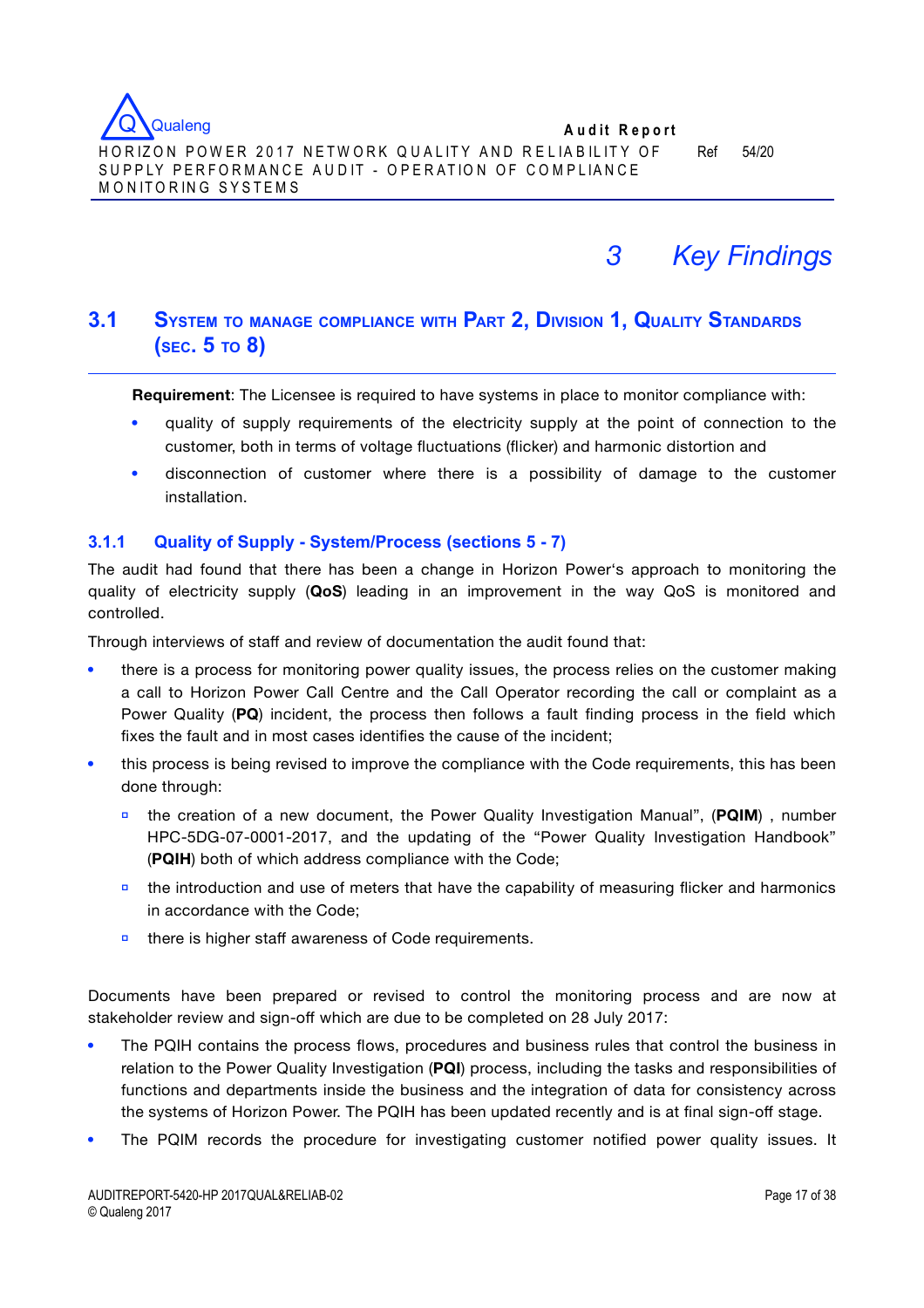includes information on:

- **▫** how to approach any investigation;
- **▫** the legislation and applicable limits;
- **▫** equipment that should be used;
- **▫** the procedure for testing;
- **<u>□</mark>** how to assess the results;</u>
- **▫** a number of PQ cases, symptoms, possible causes and solutions.

Steps that Horizon Power takes to manage and monitor the operation of the system in terms of the quality of supply:

- before connecting large customers and customers with disturbing loads, a calculation is performed to determine whether voltage fluctuations at the customer connection will exceed a set limit which ultimately would result in fluctuations in excess of the Code limits, the process is referred to in the PQIM;
- PQ incident data is reported in monthly "Asset Management Reports" (**AMR**) which are published on Powerlink, Horizon Power's dashboard. The data includes all types of power quality data, of which QoS (as specified in the Code) is a component;
- Spreadsheet "0382 AMR Quality PQI Complaints" lists incidents that have been investigated.

At this point the process is still driven by customer complaints, so that the process is reactive and customers are the primary source for monitoring power quality.

A number of non conformances and opportunities for improvement had been raised in the past in regard to the process. This audit has noted that a proactive approach has been adopted by Horizon Power for monitoring power quality across the network. In brief the main actions that have been undertaken include:

- in depth review of industry practices, both in WA and interstate;
- solutions have been sought from the University of Wollongong to suit Horizon Power's network;
- meters that are suitable for measuring flicker and harmonics are being deployed;
- reactive PQ monitoring has been commenced in Broome;
- a Business Case is in preparation to address the implementation of a plan for addressing QoS and install permanent metering with suitable capability where necessary.

#### **Evidence of Voltage Fluctuation (Flicker) and Harmonic Distortion Measurement and Monitoring**

Discussion with the Asset Manager - Port Hedland showed that PQ Investigations are performed in response to customers PQ complaints: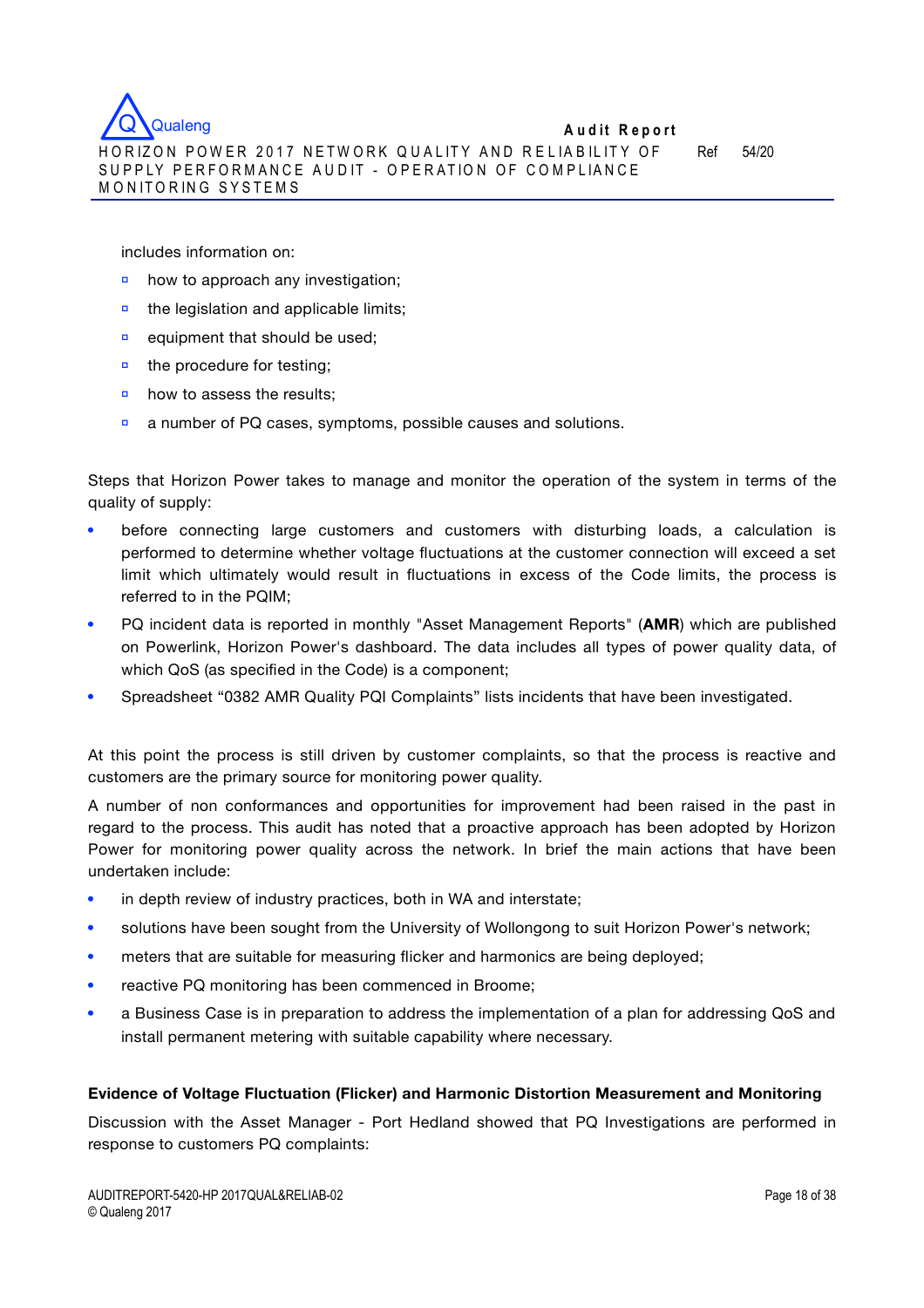

- Once a complaint is received and is assessed as a PQ fault job, it is recorded in the Trouble Call System (**TCS**) and a fault type code allocated by the call centre operator;
- One investigation was reviewed, showing that there had been an investigation in response to a customer complaint. The testing was carried out between January and February 2017, starting on the 17 January. The meter traces did not show any anomaly and a meeting was held with the customer to explain the results of the test;
- A 0382 AMR Quality Complaint was investigated in Karratha as a "Voltage Fluctuation" in August 2016, (INCD 22551-v of 19/8/2016). All connections were checked and data logger installed. No issues were found and the customer made aware of the findings through a meeting. Incident was closed in October 2017;
- in Broome the first set of direct in field monitoring was carried out, the audit sighted recordings for:
	- **▫** Kanagae North, between 15/3 and 22/3/2017;
	- **▫** Planigale TX, between 7/2 and 13/2/2017;
	- **▫** Robinson East, between 27/3 and 6/4/2017.

The audit has made the following observation:

**‣** The new system process documented in the PQI Handbook and the PQI Manual is designed to provide the monitoring of QoS, which will determine compliance of the electricity supply with the requirements of the Code. At this point the delivery of the program is still in progress and will be subject to a Business Case submission for full implementation.

## **3.1.2 Duty to Disconnect if Quality of Supply may Lead to Damage (section 8)**

Horizon Power has procedures in place documenting the process of disconnections:

- The PQI Handbook contains procedures for the field crews to disconnect customer electrical connections when the customer's electrical equipment is found to be faulty in accordance with the Technical Rules;
- Field instructions are available for the isolation of faults and the disconnection of customer electrical equipment when it is found to be faulty.

No instances were found of customer installation being disconnected because of QoS.

#### **3.1.3 Summary of electricity quality of supply monitoring findings**

The following findings have been made on the operation of systems, processes and practices dealing with monitoring the quality of supply: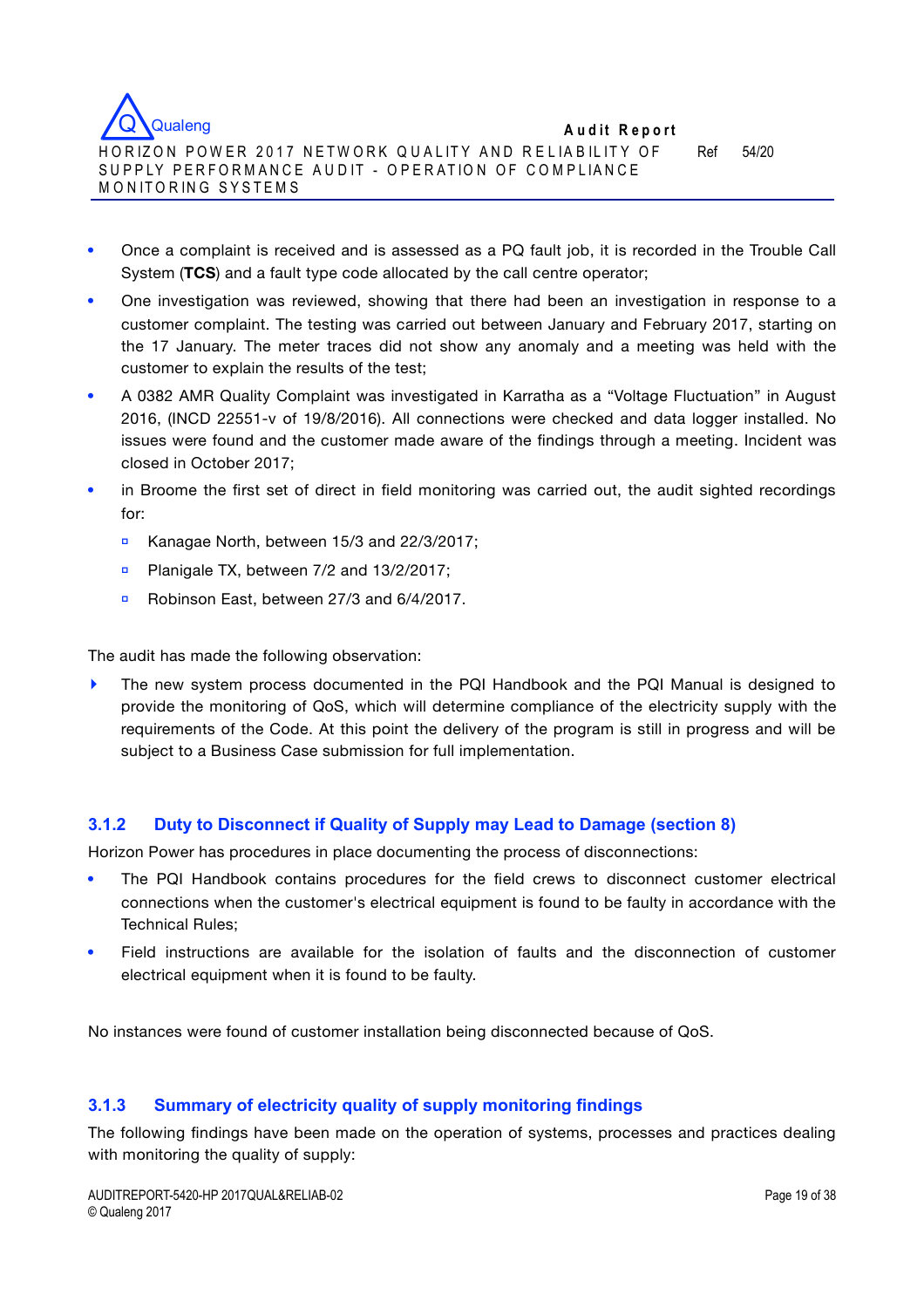#### **Table 1: Systems to monitor compliance with requirements for quality of supply**

| <b>Site</b> | <b>Flicker</b>         | <b>Harmonics</b>     | <b>Customer Complaints</b> |
|-------------|------------------------|----------------------|----------------------------|
|             | (Pst < 1.0; PIt < 0.8) | $(THD < 8\%)$        | or Faults Related to PQ    |
| All         | Reactive system.       | Reactive system.     | None of the PQ             |
|             | Initial                | Initial              | Incidents or customer      |
|             | measurements           | measurements         | complaints were            |
|             | available from pilot   | available from pilot | assessed as electricity    |
|             | test program in        | test program in      | supply quality incidents   |
|             | Broome.                | Broome.              | related to the Code.       |

#### Findings:

No non-compliance findings were made.

One observation was recorded:

**‣** The new process documented in the PQI Handbook and the PQI Manual is designed to provide the monitoring of QoS and assess compliance of the electricity supply with the requirements of the Code. At this point the delivery of the program is still in progress and will be subject to a Business Case submission for full implementation.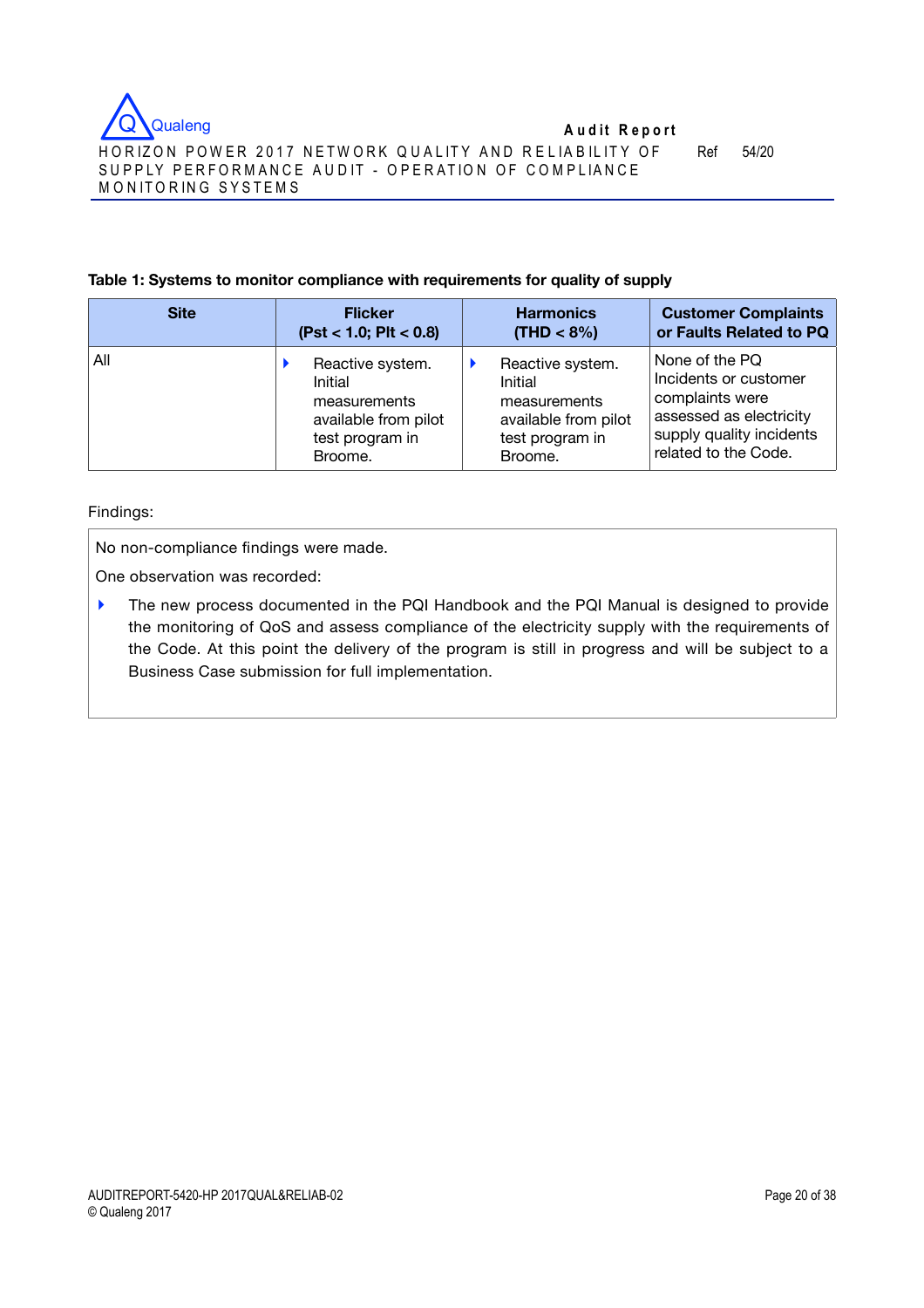

# **3.2 SYSTEM TO MANAGE COMPLIANCE WITH PART 2, DIVISION 2, STANDARDS FOR INTERRUPTION OF SUPPLY**

The Licensee has to comply with requirements for the management of interruptions to customers, both in term of the duration and number of interruptions. The requirements are for the Licensee to:

- Maintain the supply with the minimum number and duration of interruptions.
- Reduce the effects of interruptions; provide alternative supply if the proposed interruption is expected to be significant, its effect substantial or if the customer has special health needs that require continuous supply.
- Ensure that where interruptions are planned, where practicable the customer is notified within a suitable time and the duration does not exceed 6 hours, or 4 hours for temperatures over 30 C or north of the 26th parallel.
- Remedy the causes of interruptions or enter into alternative arrangements if the supply has been interrupted more than 12 hours continuously or more than 16 times in the prescribed 12 months and it is considered that the prescribed standard is unlikely to be met for the customer.

## **3.2.1 Maintain the supply with a minimum number and duration of interruptions (Sec. 9)**

**Requirement**: The licensee must establish systems to monitor compliance with the requirement to ensure, so far as is reasonably practicable, that the supply of electricity to a customer is maintained and the occurrence and duration of interruptions is kept to a minimum.

Horizon Power has systems and procedures in place to monitor that the supply of electricity to a customer is maintained and the occurrence and duration of interruptions is kept to a minimum. Through discussions with the Asset Services Delivery Review Manager, the Data Management Officer and review of documentation the audit has found that:

- monitoring of supply to customers it tracked via key performance indicators on interruptions, such as SAIDI, SAIFI and CAIDI<sup>1</sup> over the period, which are published in monthly AMRs; the AMRs show:
	- **▫** reliability data (SAIDI, SAIFI and CAIDI) reported against prescribed limits;
	- **▫** non-performing feeders identifying transmission and distribution lines that under-perform compared to targets;
	- **▫** statistics for long duration interruptions and where customers are interrupted more than the prescribed limit.
- the reports data is polled from information recorded in the TCS system and entered into Horizon Power's work management system Ellipse.

<sup>1</sup> ie. the average total duration of outages for each customer served, the number of interruptions that a customer experiences and the average length of each interruption per customer respectively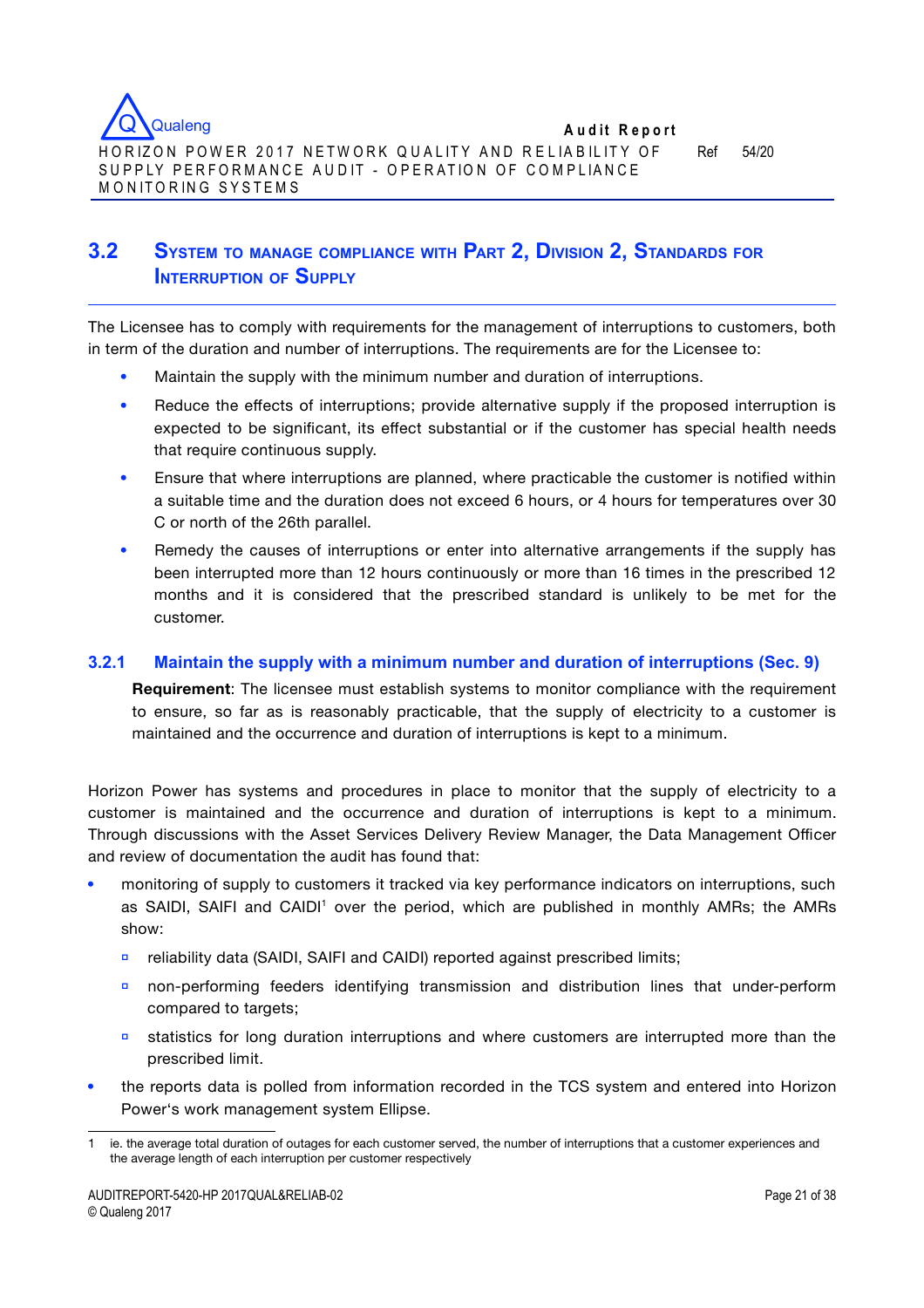

H O RIZON POWER 2017 NETWORK QUALITY AND RELIABILITY OF SUPPLY PERFORMANCE AUDIT - OPERATION OF COMPLIANCE MONITORING SYSTEMS Ref 54/20

- there is a process for analysing the data reported and identifying assets and causes of poor performance. The analysis leads to the definition of projects aimed at fixing those area and improving the operation of the network;
- Annual Reports outline the projects selected to improve quality and reliability of supply;
- Contingency plans such as the "Esperance Network Contingency Plan" and the "Pilbara Network Contingency Plan" provide the information to assist in the restoration of power supplies in emergencies. These plans are used in conjunction with Crisis Management Plans which include strategies for mitigation of loss of supply.

In addition:

- the "Asset Management Policy", "Asset Management Strategy and Systems" and the "Asset Management Plan" outline the process and systems that are used to maintain and minimise customer interruptions to a minimum;
- the "Critical Customer Procedure (HP\_3159928)" defines customer categories which enable the prioritisation of electricity supply to critical customers;
- Horizon Power is relying on social media to increase interaction with customers;
- on-call availability officers are available in regional offices to facilitate customer contact.

#### **Summary**:

**Table 2: Systems to monitor compliance with requirement to maintain supply and to maintain the occurrence and duration of interruptions to a minimum**

| Site | <b>Procedures dealing with outages</b> | <b>Systems and Procedures monitoring</b><br>performance |
|------|----------------------------------------|---------------------------------------------------------|
| All  | Yes                                    | Yes                                                     |

## **3.2.2 Reduction of effects of interruptions and provision for alternative supplies for proposed interruptions (Sec. 10)**

**Requirement**: The licensee must establish systems to monitor compliance with its duty to reduce the effect of any interruptions, consider providing alternative supply for proposed interruptions if the interruption is greater than 4 or 6 hours, or there is a substantial effect on the business or there are special health needs customers.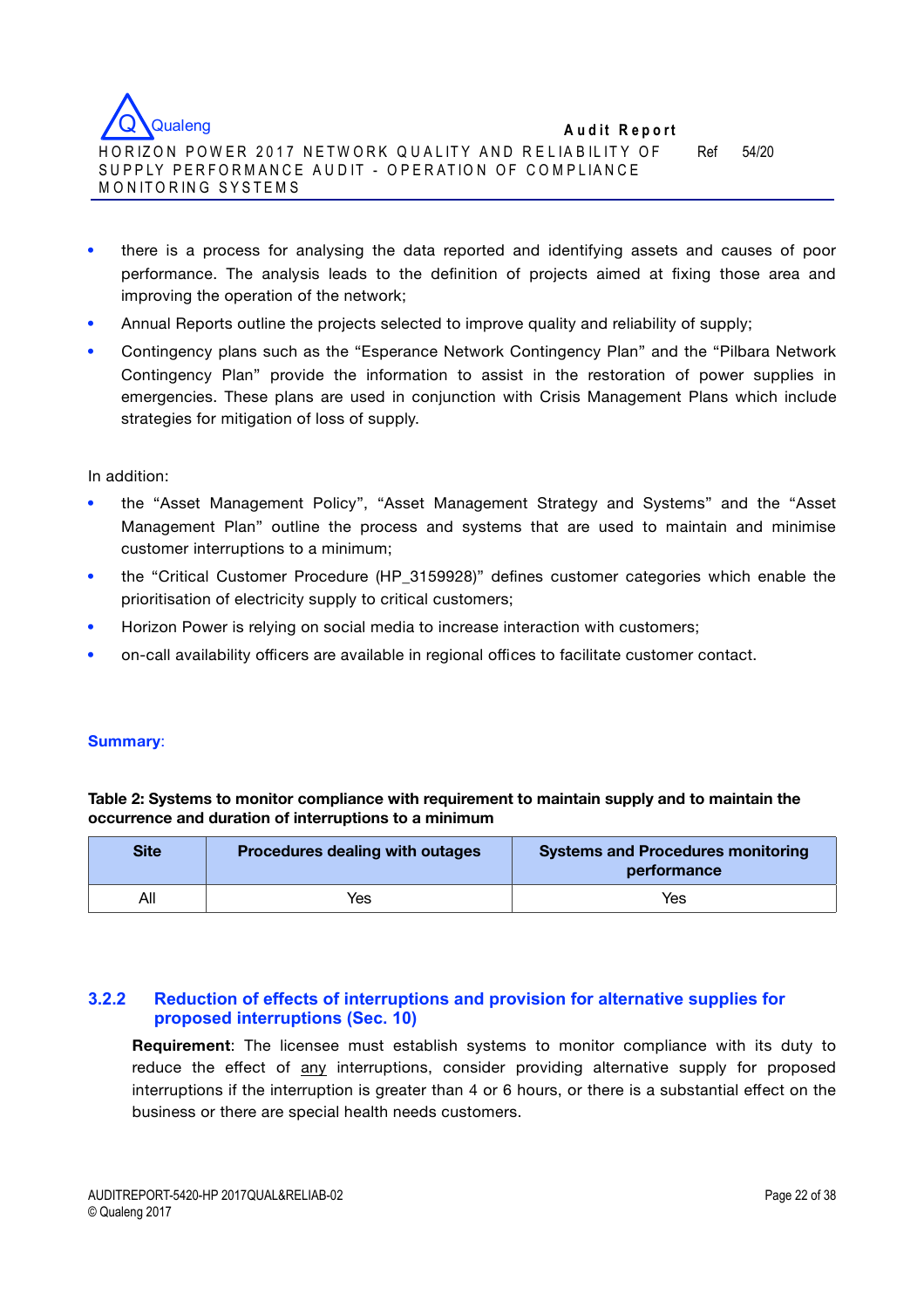

H O RIZON POWER 2017 NETWORK QUALITY AND RELIABILITY OF SUPPLY PERFORMANCE AUDIT - OPERATION OF COMPLIANCE M O N ITO R IN G SYSTEM S Ref 54/20

#### **Reduce the effect of any interruptions**

As reported at section 3.2.1 Horizon Power has systems and procedures in place to monitor that the supply of electricity to a customer is maintained and the effect of any interruptions is kept to a minimum. Through discussions with the Asset Services Delivery Review Manager, Data Management Officer and review of documentation the audit has found that:

- monitoring of supply to customers it tracked via interruption key performance indicators such as SAIDI, SAIFI and CAIDI published in monthly AMRs;
- the AMRs also report:
	- **▫** data on non-performing feeders identifying transmission and distribution lines that underperform compared to targets:
	- **□** statistics for long duration interruptions (interruptions over 12 hours) and where customers are interrupted more than the prescribed limit (more than 16 interruptions per year);
	- **▫** the number of planned outages over 4 or 6 hours duration (as applicable) by region compared to the previous period;
	- the number of outstanding Incidents over 7 day old in TCS;
- there is increased use of social media to connect to the community and receive feedback on performance;
- an on-call officer is available in districts such as Esperance to improve communication with customers;
- contingency plans and a crisis management plans are available to reduce the effect of interruptions on customers;
- work activities are subject to regular review by the Asset Managers who set the timeline for activities to be completed; regular meetings ensure that the progress of tasks is monitored and that staff is made aware of the timeline;
- From August 2017 AMRs will have live data which will allow more accurate reporting.

Statistics were generally comparable to the previous period. Once the effect of events outside of Horizon Power control were removed from the SAIDI figures the performance of the 2016-17 period was better than the previous period.

There was a significant improvement in the closure of incidents year on year.

### **Provision of Alternative Supply, Special Health Needs Customers and Commercially Sensitive Loads**

There is a system for monitoring that the supply to critical customers such as businesses and Life Support Customers is maintained or appropriately managed when outages occur.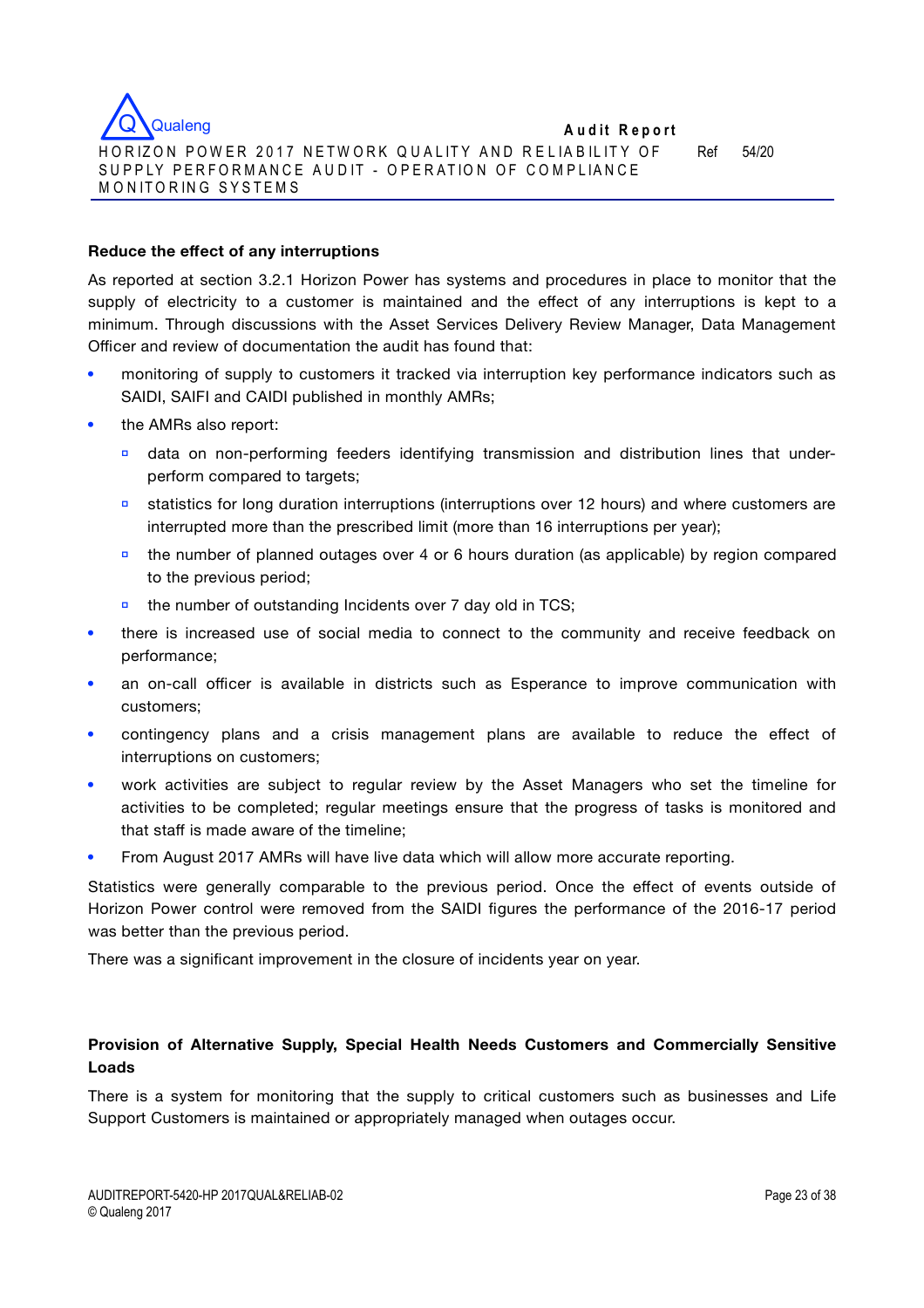Discussion with Horizon Power's staff showed that outage procedures include mitigation of the interruption through:

- using alternative electricity supply, such as using alternative feeders;
- using Independent Power Providers (**IPP**) or
- mobile equipment to provide alternative power generation.

Through interviews of Horizon Power's staff in regard to the management of Life Support Customers the audit found that:

- there is a documented process (as shown in the "Customer C9.8 Life Support Customers" work flow) for registering customers in need of Life Support on the basis of doctor confirmation. Life Support (**LS**) Customer information is reviewed to ensure that new customers are added to the 'Life Support' Register. Advice of changes to the list is then circulated to all stakeholders;
- a process ensures that outage planning includes the task of tracing the network branch that will be isolated and checking for LS Customers that will be affected;
- District Network Access Request (**DNAR**) are used to check if "Critical or Sensitive" customers are affected by the outage.
- LS customers are contacted by telephone to ensure that they will be able to have continuous electricity supply or make alternative arrangements;
- notifications are sent out on three days advance notice as a minimum, either by SMS text messaging, e-mail or carded, some of the notifications may be by telephone call and are repeated until contact is made;
- applicable website is updated with details of outages;
- the "Critical Customer Procedure" defines critical customers on a sliding scale matrix, starting with "Very Critical" Customers, such as Major Hospitals and Sewerage Treatment Plants, rated as category C1 and requiring longer advance notification of an upcoming outage. Special Health Needs Customers are also identified in the procedure.

#### **Summary**

#### **Table 3: Systems to monitor compliance with duty to reduce the effect of interruptions and provide alternative supply for planned interruptions**

| <b>Site</b> | <b>Reduce the Effect of</b><br><b>Interruptions</b> | <b>Alternative Supply</b> | <b>Special Health Needs</b><br><b>Customers</b> |
|-------------|-----------------------------------------------------|---------------------------|-------------------------------------------------|
| All         | Yes                                                 | Yes                       | Identified                                      |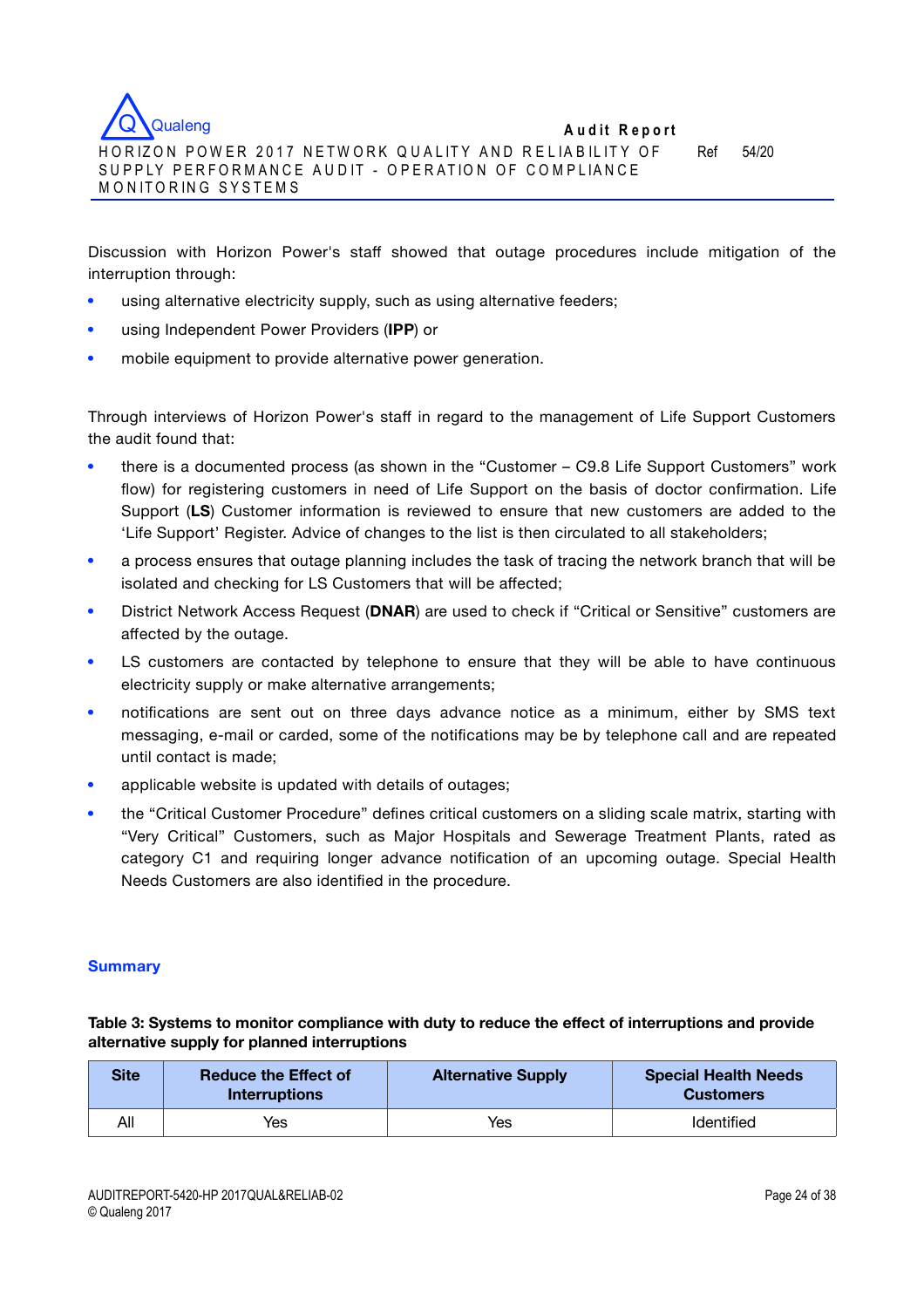

#### **3.2.3 Planned interruptions acceptable if less than 4 or 6 hours and if notified (Sec. 11)**

**Requirement**: The licensee must establish systems to monitor compliance with the requirement to maintain planned outages not exceeding 4 or 6 hours and providing notifications at least 72 hours before each planned outage.

Horizon Power has a system to manage and monitor planned outages and advance notification of those outages.

#### **Planned Outages Not Exceeding 4 or 6 Hours**

Through review of documentation and interviews of the Asset Services Delivery Review Manager and the Asset Manager Port Hedland and Asset Manager Esperance the audit found:

- work activities are subject to regular review by the Asset Managers who set the timeline for activities to be completed; regular meetings ensure that the requirements are understood, that the progress of tasks is monitored and that staff is made aware of the activity timeline;
- the "Project Tracking Sheet for Pilbara" was examined showing the list of projects that are tracked with the Delivery Teams, the timeline includes the date for card drops to be done, if applicable;
- compliance with the planned outage duration requirements of the Code is monitored in monthly updates of AMRs, in data provided by the "0387 AMR Planned Outages Outside Charter" report which lists outages exceeding 4 or 6 hours per town and District, as totals and individually by outage;

Over the audit period the number of "Planned Outages Outside of Charter" (exceeding 4 or 6 hours) were slightly higher than last year's total (116 in 2016 - 2017 compared to 100 in the previous period).

#### **Planned Outage Notifications**

Horizon Power has implemented improvement actions to strengthen the process of customer notification of planned outages. Previously the systems relied primarily on customer complaints to identify non-compliance. The improvement in the process has been achieved through the following actions:

- development of reference guides for the management of customer notifications, these include:
	- **▫** Planned outage Customer Notification Reference Guide POF Version", (POF = Power On Fusion)
	- **▫** Planned outage Customer Notification Reference Guide EO Version", (EO = Electric Office);
- implementation of the new notification process.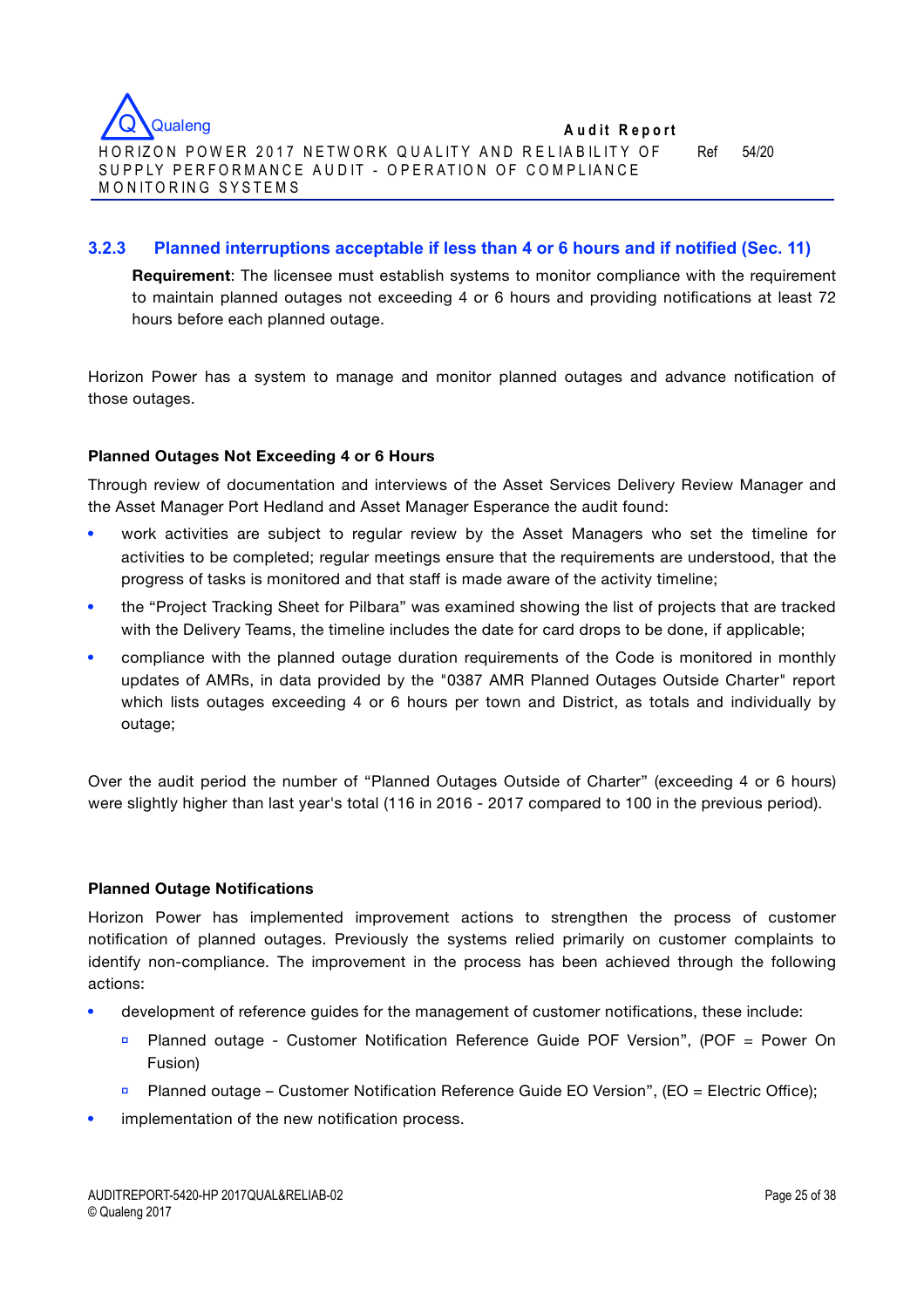The notification process is supported by the "Critical Customer Procedure" which defines the critical customers in a sliding scale matrix, starting with "Very Critical" Customers such as Major Hospitals, Sewerage Treatment Plants, as the top rated category which requires longer notification periods

Through examination of the new procedures and discussions with the Asset Managers and Asset Services Delivery Review Manager the audit found that:

- the new guides describe the entire process for preparation for a planned outage and recommend that up to 2 notifications are to be provided to each premise subject to a planned outage by means of:
	- □ an SMS notification preferably, or an e-mail if mobile phone information is not available;
	- **▫** optionally a standard Australia Post letter on the "Planned outage notification template letter";
- the guides are supported by the "Planned Outage Impact Qlikview Report";
- forms are used to advise appropriate departments of impending outage, the "Rural Outage Notification Request" and the "Town Works Notification Request" are in use in Esperance;
- an email is sent to the Corporate Communications team to inform them of the planned outage details so that impact map can be provided as well as listing of the impacted roads.

The audit examined examples of:

- "Planned Power Interruption" Forms (for East Pilbara), including a trace of the network to be affected by the outage which was extracted from Electric Office system. This system auto generates a list of meters and customers affected, including Critical Customers; Port Hedland is still using drop-cards for notifications, however it will switch to SMS and e-mail notification as per the new guides in the 2017-18 FY;
- "Rural Outage Notification Request" (for Esperance) which included the traceable list of customers contacted by SMS and by telephone call.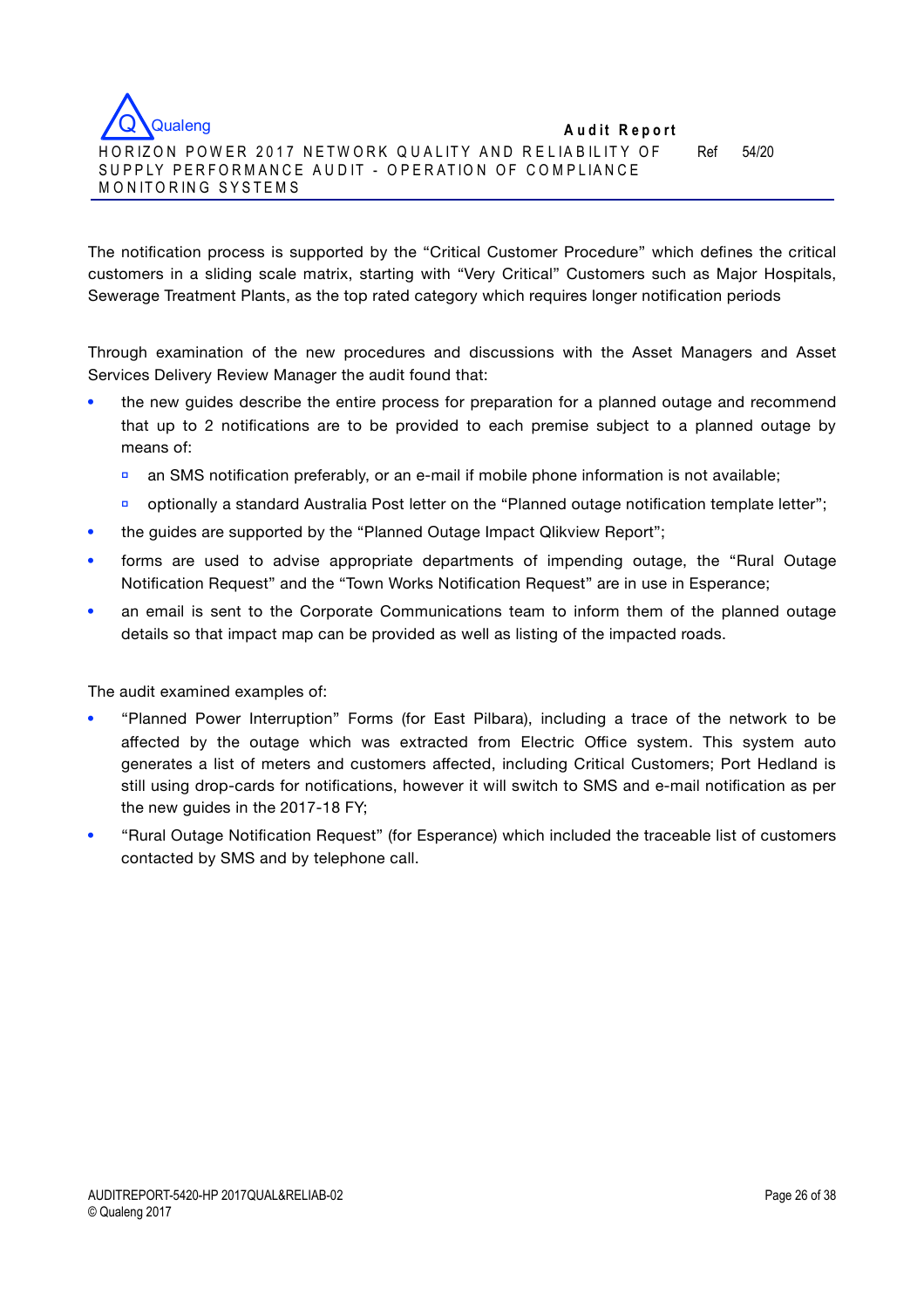

HORIZON POWER 2017 NETWORK QUALITY AND RELIABILITY OF SUPPLY PERFORMANCE AUDIT - OPERATION OF COMPLIANCE M O N ITO R IN G SYSTEM S

#### **Summary**

**Table 4: Systems to monitor compliance with planned outages not exceeding 4 or 6 hours and providing notifications at least 72 hours before each planned outage**

| <b>Site</b> | Notification $\geq$ 72 hours prior                                                                                                                                                                                                                                                                                                                                                                                                | Duration $\leq$ 4h or 6h (as practicable)       |
|-------------|-----------------------------------------------------------------------------------------------------------------------------------------------------------------------------------------------------------------------------------------------------------------------------------------------------------------------------------------------------------------------------------------------------------------------------------|-------------------------------------------------|
| All         | Guides have been released for<br>the implementation of a new<br>notification process across the<br>network. At present there is still a<br>mixture of 'carded' notifications<br>and electronic notification using<br>SMS telephone messaging, e-<br>mails and optionally, letters.<br>Esperance records of<br>notifications are traceable. Action<br>is in place to improve the<br>monitoring of notifications in<br>other areas. | Monitored<br>116 planned outages > 4 or 6 hours |

#### Findings:

One observation was recorded:

Action to improve monitoring of notification of customers, through SMS/ e-mails/ letter in line with Esperance Regional Office procedures, is in progress.

### **3.2.4 Significant interruptions (over 12 hours duration or more than 16) to small use customers (Sec.12)**

**Requirement**: The licensee must establish systems to monitor compliance with the requirement to remedy the causes of interruptions or make alternative arrangements where significant interruptions (duration over 12 hours or more than 16 interruptions in the preceding year) occurred for small use customers and where the Licensee considers that the prescribed standard (9 years out of 10) is unlikely to be met.

The audit found that Horizon Power has a system for monitoring compliance with the requirements to monitor significant interruptions and remedy the causes or make alternative arrangements so that the prescribed standard is met.

Through review of documentation and discussion with the Asset Services Delivery Review Manager and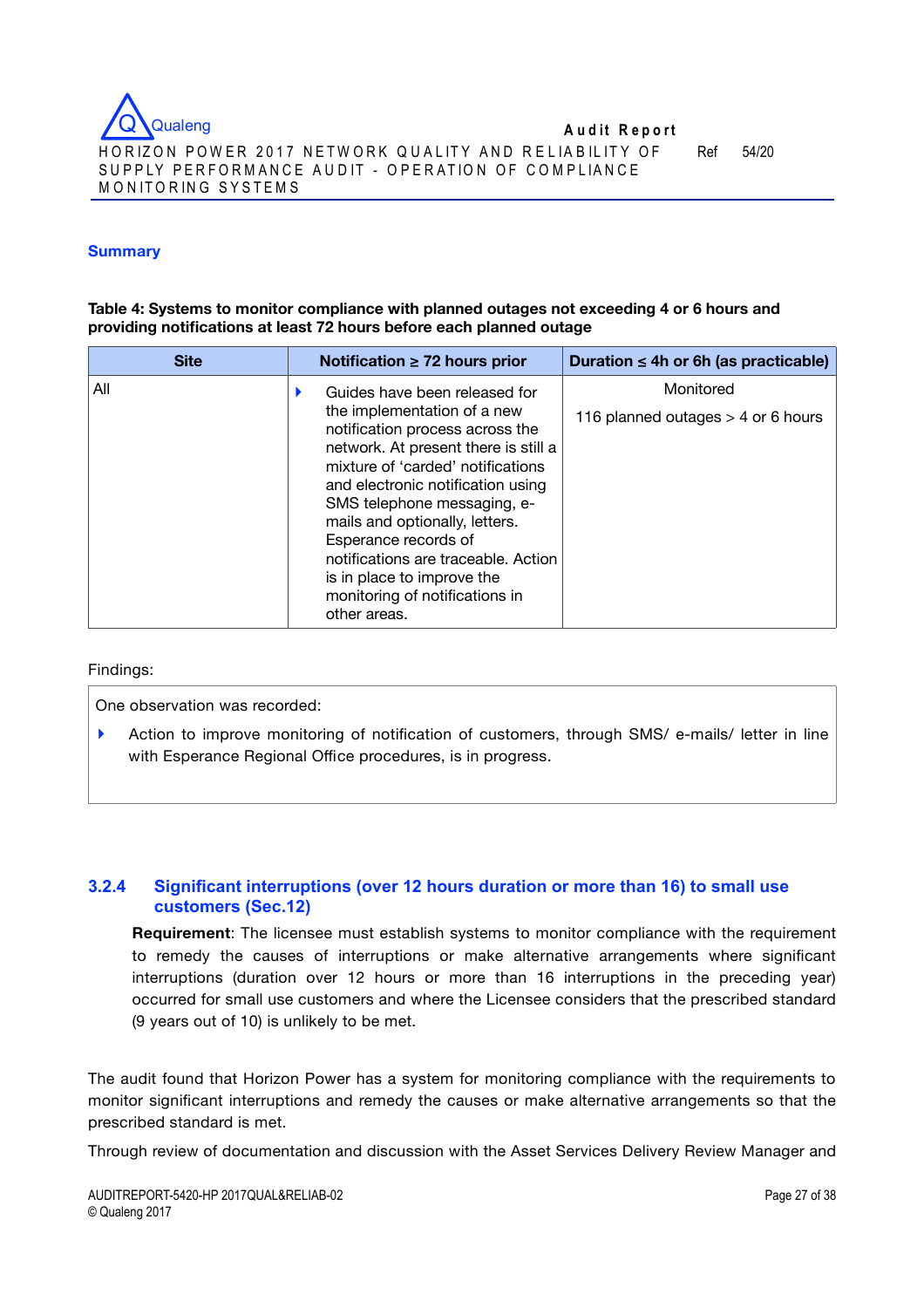Ref 54/20

the Data Management Officer the audit found:

- monitoring of interruptions over 12 hours duration is performed through collecting data received in TCS and the work management system Ellipse. The data is analysed in spreadsheet reports and then reported in monthly AMRs;
- the AMRs report on:
	- **▫** SAIDI, SAIFI and CAIDI Fault by cause Chart;
	- **▫** data is collected in "0386 AMR Customers Affected" which reports on the customers interrupted for over 12 hours on a monthly basis, by district and Year to Date (**YTD**);
	- **▫** "0416 AMR Customers 16 Interruptions" reports on the customers interrupted over 16 times in the year by district and YTD;
- graphs displaying main modes of failures by month and YTD are displayed on the Horizon Power intranet;
- the Asset Service Delivery group reviews the data and analyses trends to determine faults and action plan for remediation of faults;
- an example of improvement has been the replacement of wooden cross arms with steel cross arms and use of 33 kV insulators, this has resulted in reduction of arching across the cross arms and consequent reduction of fires.

Horizon Power reports the end of year figures in the "Code report - Network Quality and Reliability of Supply". At the end of the audit period there were a total of 1663 premises interruptions over 12 hours compared to 681 in the previous period.

Over the audit period there were 106 instances of premises that experienced more than 16 interruptions compared to 268 in the previous period.

#### **Remediation**

One of the performance indicators reported in the AMRs is "Performing Systems". The AMRs have identified that there were 32 performing systems out of a total of 38 at the end of the audit period, an improvement over the 28 of the previous period.

Other performance indicators such as "Customers with more than 16 interruptions" and "Average Total Length of All Interruptions of Supply to Customer Premises" have also shown improvement while there has been a drop in performance for indicators such as "Supply Interruptions over 12 hours" and "Planned Outages Outside Charter.

There were a number of projects between 2016 and 2017 to improve the reliability and supply of electricity to customers including: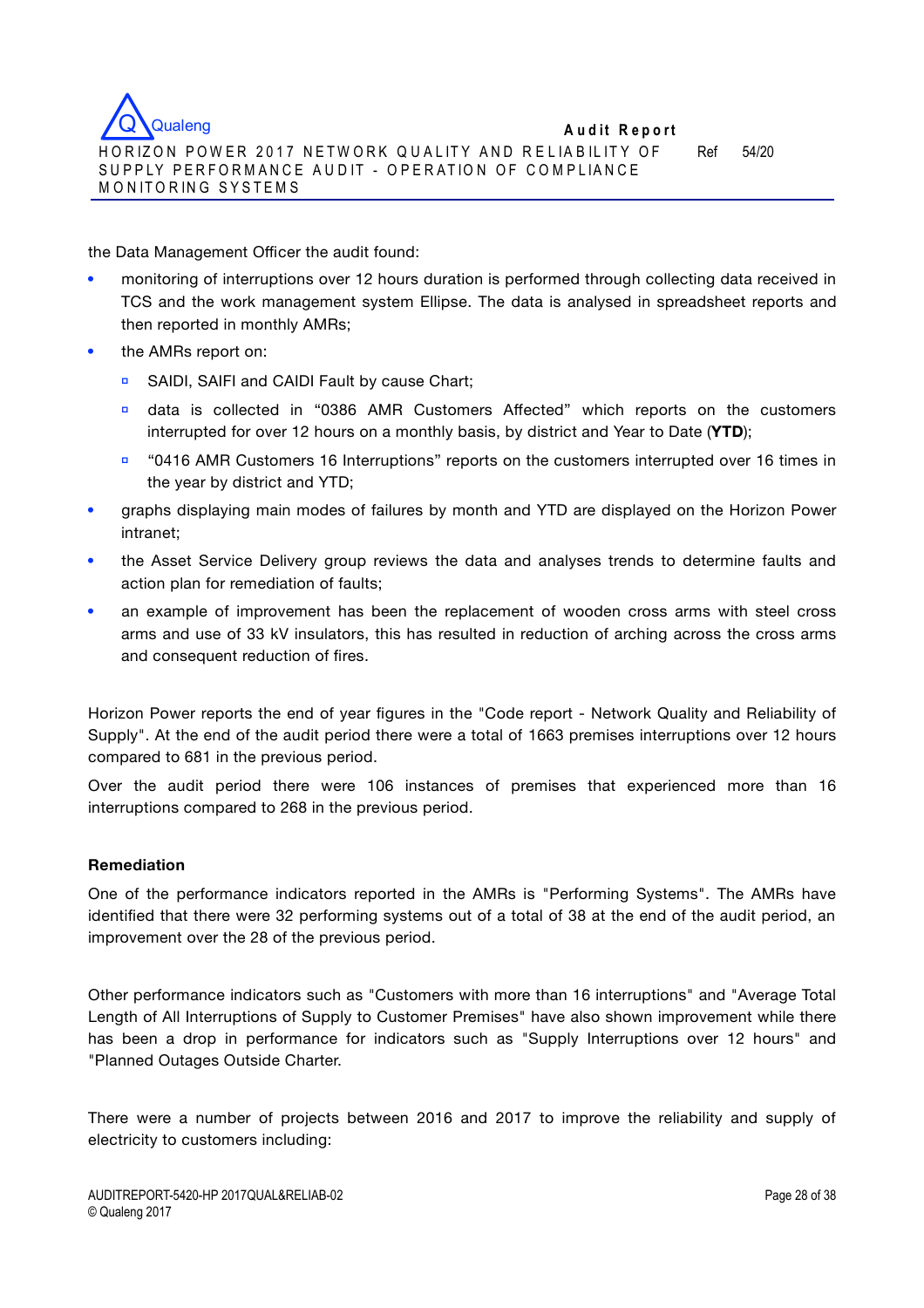

- upgrades in Kununurra back-up power station in November 2016, the back-up station is designed to automatically start generating power when there is an interruption in the supply from the IPP to significantly reduce the duration of generation outages at the primary power station;
- the advanced metering project, to automate meter reading, disconnections and reconnections, to provide faster reconnection and faster and improved fault identification.

In addition to the strategic programs of improvement, emergency responses and crisis management resulted in assessments of the effectiveness of the emergency actions including:

- identification of "lessons learnt";
- good and poor aspects of the response;
- possible improvement actions.

#### Summary

| <b>Site</b> | 2017<br>> 12 hours        | 9 Years<br>out of 10<br>$(12 \text{ hours})$ | <b>Causes of Interruption Remedied /</b><br><b>Alternative Arrangements</b>                        |  |
|-------------|---------------------------|----------------------------------------------|----------------------------------------------------------------------------------------------------|--|
|             |                           | <b>Compliance</b>                            |                                                                                                    |  |
| All         | 1663 premises<br>affected | Not available                                | Major<br>for l<br>identified<br>causes<br>were<br>interruptions $> 12h$ .                          |  |
|             |                           |                                              | Main contributors to interruptions were<br>identified and alternative arrangements<br>implemented. |  |

#### **Table 5: Systems for monitoring compliance with interruption duration not to exceed 12 hours**

#### **Table 6: Systems for monitoring compliance with interruption frequency not to exceed 16 per customer per period**

| <b>Site</b> | 2017<br>>16# | 9 Years<br>out of 10<br>(≤16#) | 2016<br>>16# | <b>Causes of Interruption</b><br>Remedied /<br><b>Alternative Arrangements</b> |  |
|-------------|--------------|--------------------------------|--------------|--------------------------------------------------------------------------------|--|
|             |              | <b>Compliance</b>              |              |                                                                                |  |
| All         | 106 premises | Not available                  | 268 premises | Major<br>were<br>causes<br>identified; there is evidence<br>of remediation.    |  |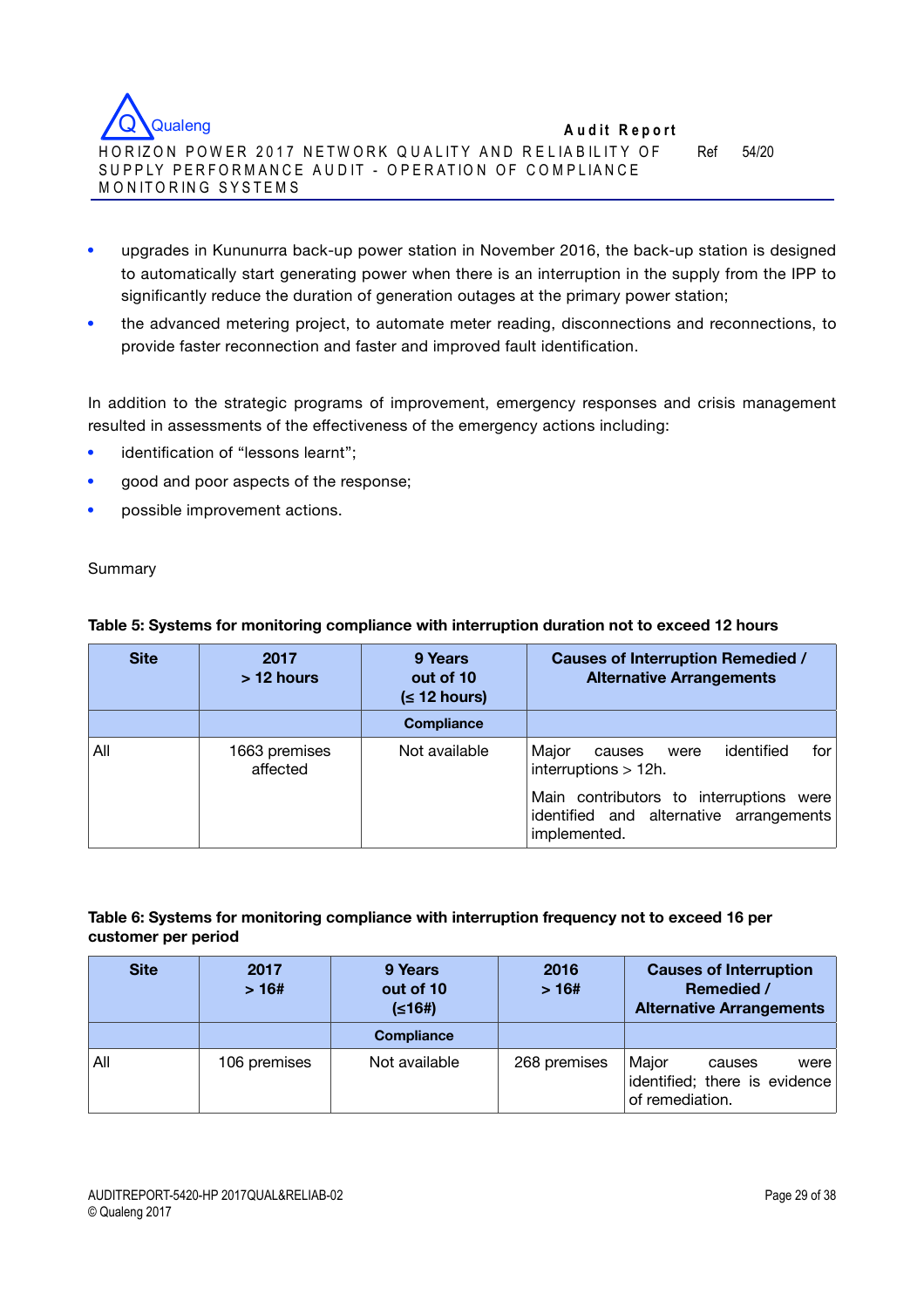

# **3.3 SYSTEM TO MANAGE COMPLIANCE WITH PART 2, DIVISION 3, STANDARDS FOR THE DURATION OF INTERRUPTION OF SUPPLY IN PARTICULAR AREAS (SEC. 13)**

**Requirement**: The licensee must establish systems to monitor compliance with the Code requirement to ensure that the average total length of interruptions per customer for the four years up to the current year for areas other than the Perth CBD do not exceed 160 minutes in urban areas or 290 minutes in any other area of the State.

There is a process for monitoring compliance with the requirement to ensure that the average length of interruptions to customer premises for the four years up to the current year does not exceed 290 minutes. The process uses the AMR reports to provide a continuous view over the performance of the entire network down to individual townships. The reports are published monthly, they include targets for each town which, if achieved, will result in compliance with the Code requirements.

The overall four year average is 338 minutes for the four years up to 30 June 2017, which is higher than the Code stipulates but an improvement over last year's figure of 359 minutes. The figure is inclusive of interruptions due to external factors outside of Horizon Power's control. The figure for the 12 month audit period is 234 minutes which is an improvement from the previous period figure of 284 minutes.

Horizon Power also calculates the length of interruptions per customer excluding major external events such as storms, cyclones, floods, fires, vehicle, vandalism etc and defines the resulting data as "Normalised Data". Horizon Power views the normalised data as a measure of network performance which is within its control. In this audit period the following major events occurred:

- fire at Fitzroy Crossing on 2 December 2016:
- flooding at Yungngora between the 23 and 27 December 2016;
- storms at Bidyadanga on 17 March 2017.

Once the external causes were removed from the audit period the duration of interruptions improved from 234 to 126 minutes (compared to last period figure of 199 minutes).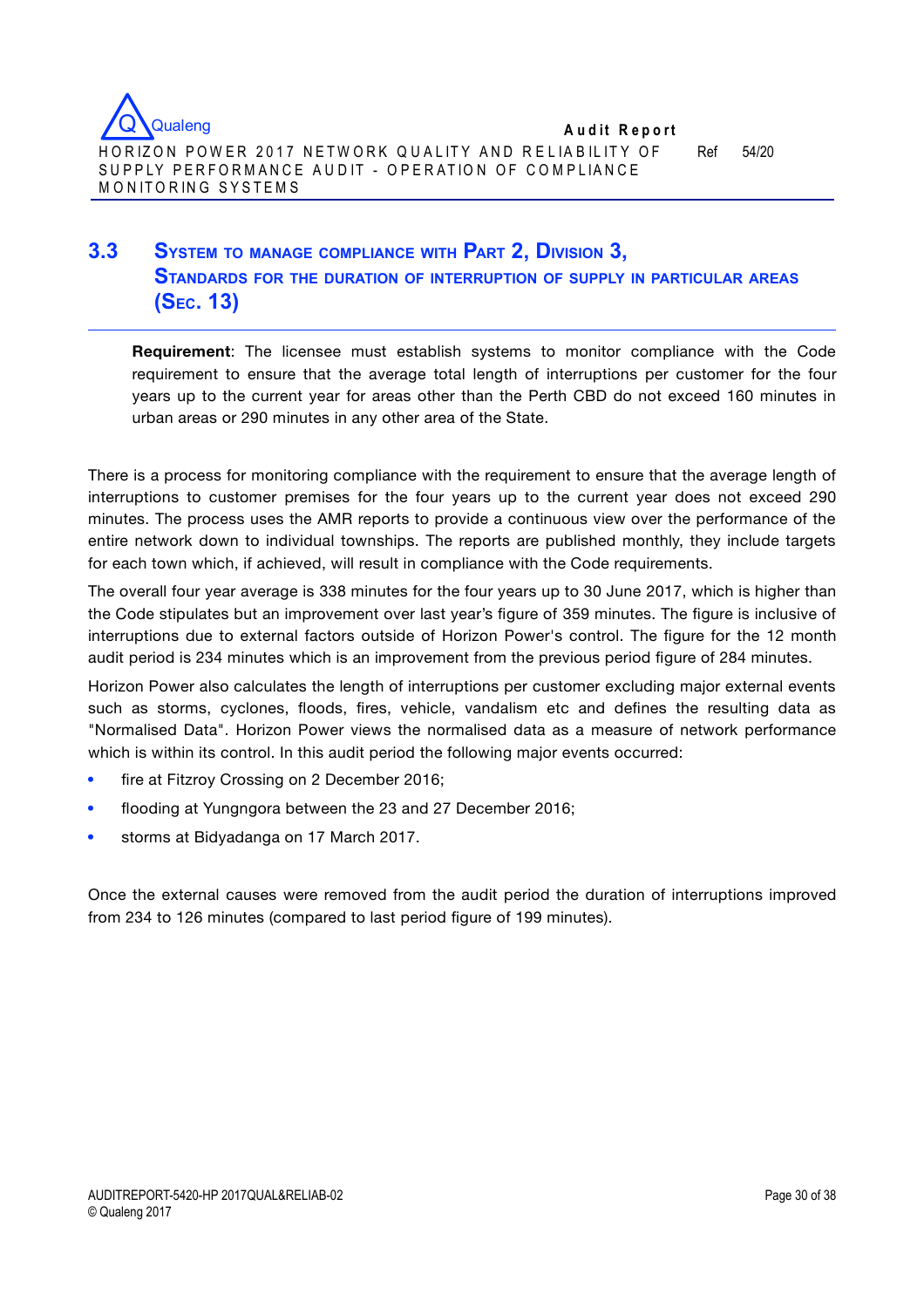

M O N ITO R IN G SYSTEM S

#### **Summary**

**Table 7: Systems to monitor compliance with requirement for interruption not to exceed 290 minutes average per customer over 4 years.**

| <b>Site</b> | 2017<br>$( \leq 290 \text{ m})$ | 4 Year Average<br>(Avg over 4 years $\leq$ 290 min)      |  |  |
|-------------|---------------------------------|----------------------------------------------------------|--|--|
|             | For reference only              | Figures have been calculated over 4<br>years up to 2017. |  |  |
| All sites   | 234                             | 338                                                      |  |  |

# **3.4 PROVISIONS MAY BE EXCLUDED OR MODIFIED BY AGREEMENT WITH CUSTOMERS (SEC 15)**

**Requirement**: A customer and a transmitter or a distributor may agree in writing that a provision of this Part is excluded or modified in relation to the supply of electricity by the transmitter or distributor to the customer and the agreement must set out the matters that the parties consider are the advantages and disadvantages.

Horizon Power has developed an "Energy Supply Agreement for large enterprise customers" and established this agreement with a limited number of customers to manage and interrupt the supply, of necessary, in accordance with the agreement. This results in benefits to Horizon Power by allowing demand management and provides a financial benefit to customers.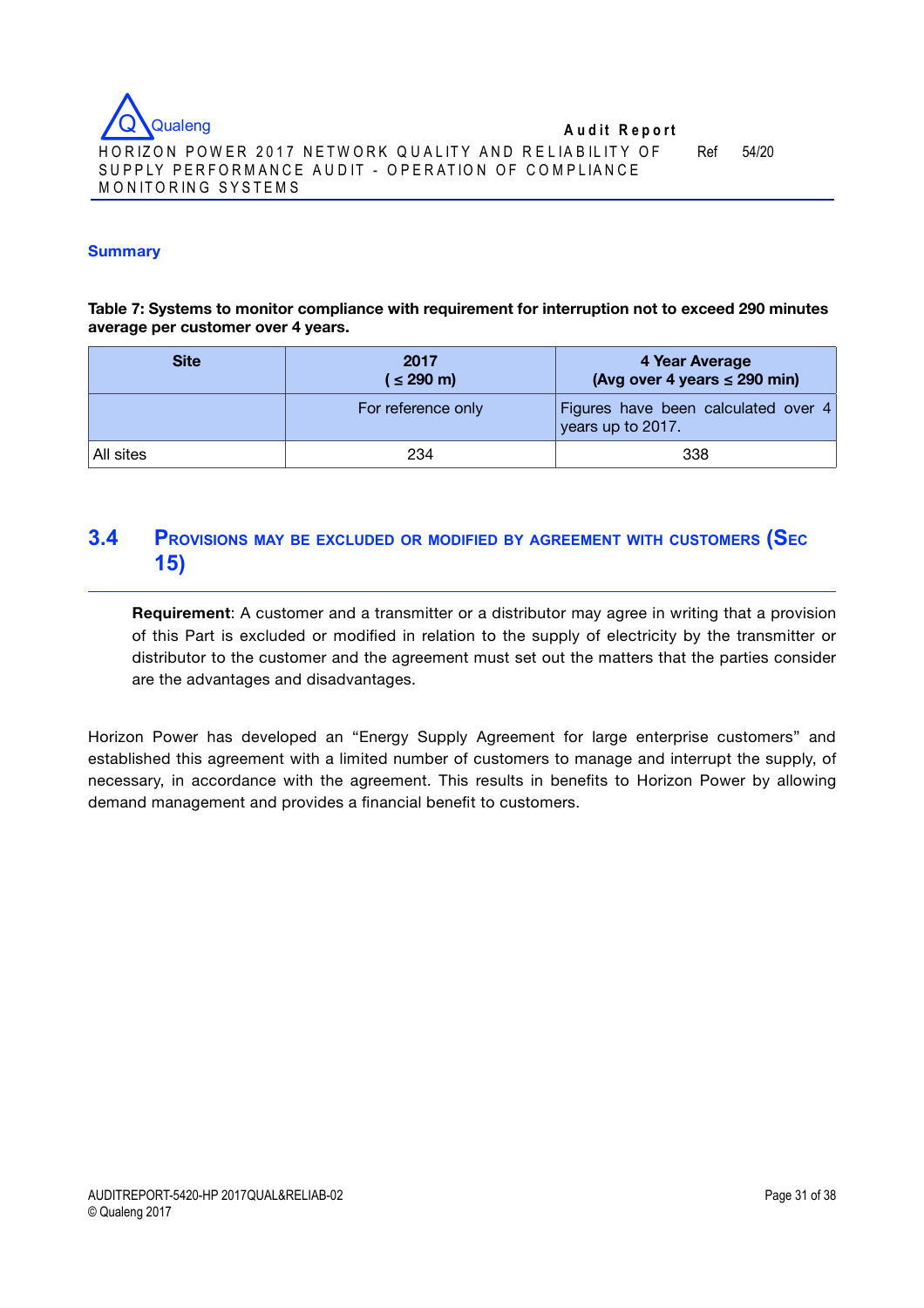**A u d it R eport** H O RIZON POWER 2017 NETWORK QUALITY AND RELIABILITY OF SUPPLY PERFORMANCE AUDIT - OPERATION OF COMPLIANCE M O N ITO R IN G SYSTEM S Ref 54/20 **Qualeng** 

# *4 Audit Summary and Recommendations*

Under Section 26 "Annual report on monitoring systems" of the Code, Horizon Power is required to arrange for an independent audit of the operation of the systems that are in place to monitor its compliance with Part 2 of the Code. or an instrument under Section 14(3).

The audit has found that Horizon Power's systems monitoring compliance with Part 2 of the Code are in general compliance with the requirements of the Code.

The previous audit (2015 - 2016) resulted in no non-compliances, five "Opportunity for Improvement", five recommendation and one observations.

This audit (2017) has found that all the actions arising from the recommendations have been progressed satisfactorily and the recommendations have been closed.

Previous audits had found non-compliances and Opportunities for Improvement (**OFI**) both in respect of the Quality of Supply (**QoS**) and interruptions. The 2017 audit found that actions are in place to rectify or improve the current operation. In regard to QoS the following actions are in progress:

- Improved procedures making reference to QoS requirements of the Code;
- Deployment of improved meters capable of:
	- **▫** faster disconnection and reconnection;
	- **▫** measurement of Power Quality (**PQ**) parameters specified in the Code;
- A pilot program of PQ testing has been carried out in Broome to check compliance with the Code;
- A Business Case is under development to seek funding approval for implementation of the improvement program that will bring the operation into compliance with the Code.

In regard to the interruptions, there has been a change in the approach to customer notifications, using the process in place in Esperance as the basis for developing new guides and processes:

- Two new guides have been prepared: the "Planned Outage Guide POF" and the "Planned Outage Guide EO";
- The process is being rolled out to all Horizon Power regions and uses SMS mobile phone messaging, e-mails and optionally letters to a set template. Contact records are created through the application of the process and can be used to demonstrate compliance with the Code.

The audit has found no non-compliances, two observations were made and are noted in Table 8 below which provides a summary of the findings and recommendations. The table rates the various element as complying  $(V)$ , non-complying  $(X)$ , actions in progress, observations or OFIs.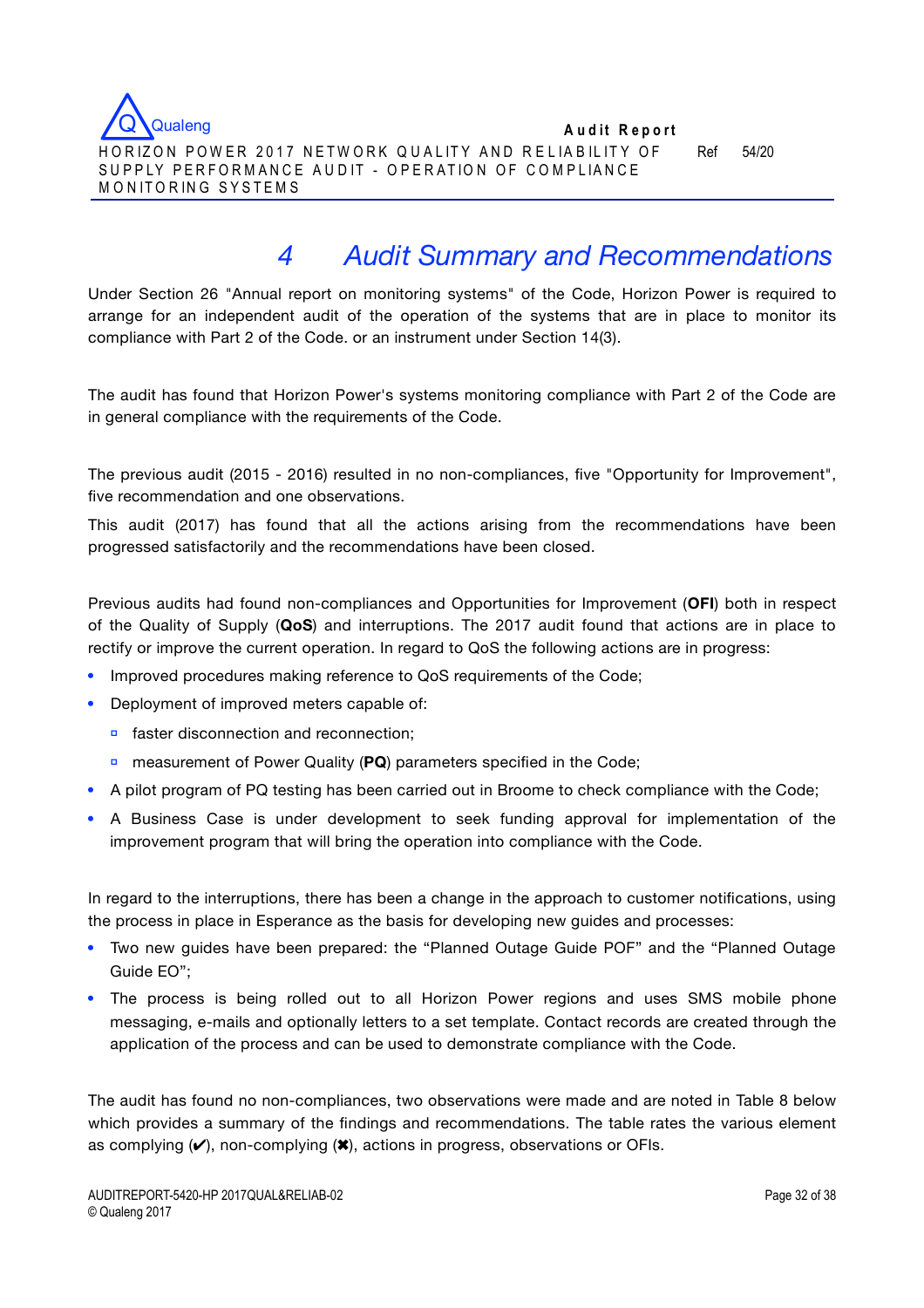

Throughout the audit it was evident that staff were aware of the Code requirements and there was commitment to improvement of the system compliance.

Based on the scope of the audit defined in section 26 of the Code, Qualeng has found that the system and processes within Horizon Power are in compliance with the requirements of Part 2 of the Code, "Quality and Reliability Standards".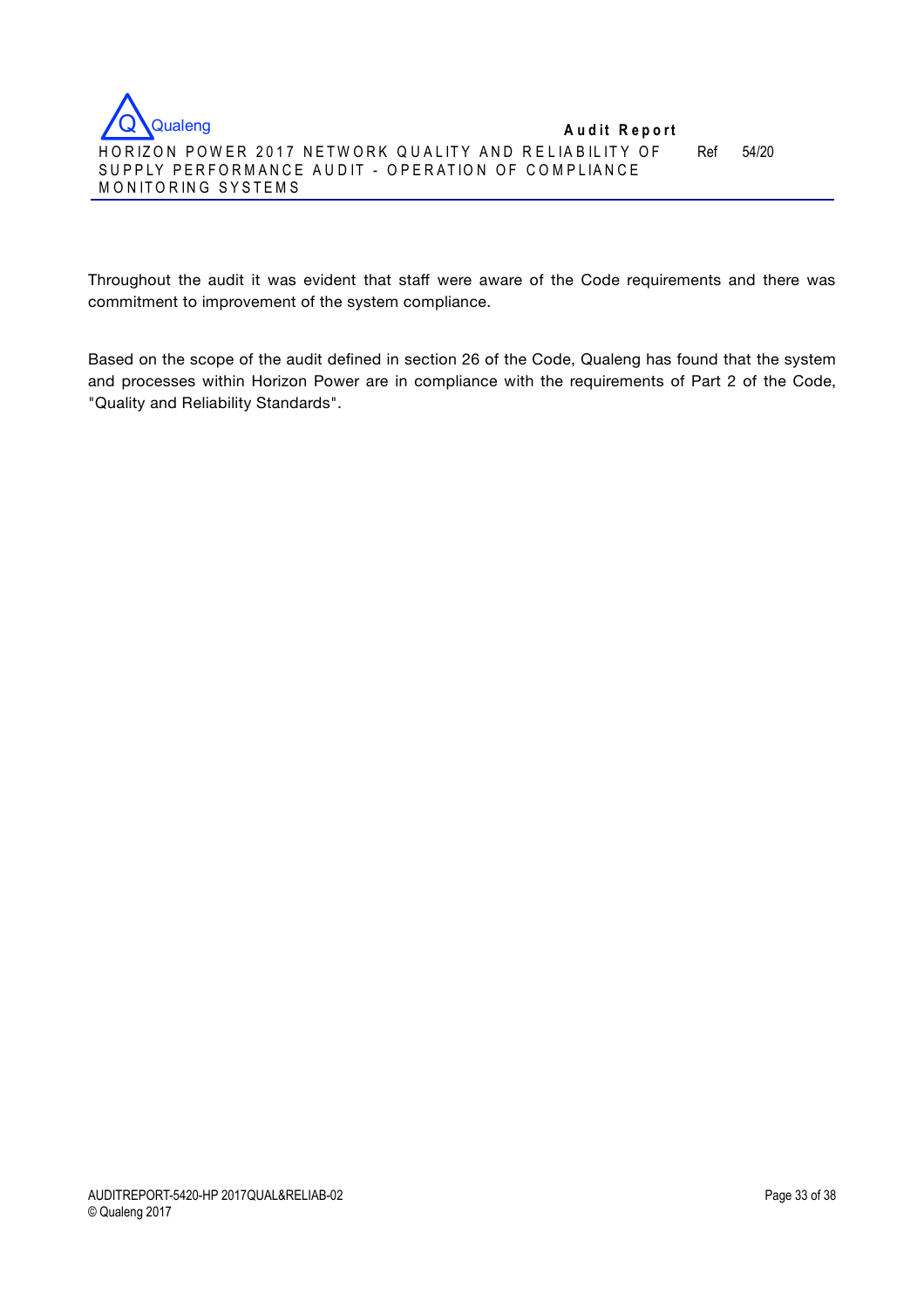

REF 5 4 /2 0

#### **Table 8: Systems Compliance Summary**

| Code                        | <b>Code Requirement</b>                                                                         | Evidence   Evidence   |                       | <b>Operation of the System</b>                                                                                                                                                                                                          | <b>Recommended Corrective Actions /</b>    |
|-----------------------------|-------------------------------------------------------------------------------------------------|-----------------------|-----------------------|-----------------------------------------------------------------------------------------------------------------------------------------------------------------------------------------------------------------------------------------|--------------------------------------------|
| Division,<br><b>Section</b> |                                                                                                 | l of<br><b>System</b> | -ot<br><b>Process</b> | <b>Findings / Observations</b>                                                                                                                                                                                                          | <b>Opportunities for Improvement (OFI)</b> |
|                             | <b>General system</b><br>Systems monitoring<br>compliance with the<br>requirements of the Code. |                       |                       | Operation of the systems which monitor<br>Horizon Power's compliance with the Network<br>Quality and Reliability of Supply Code (the<br>Code), satisfies the Code requirements except<br>for findings of non-compliance reported below. |                                            |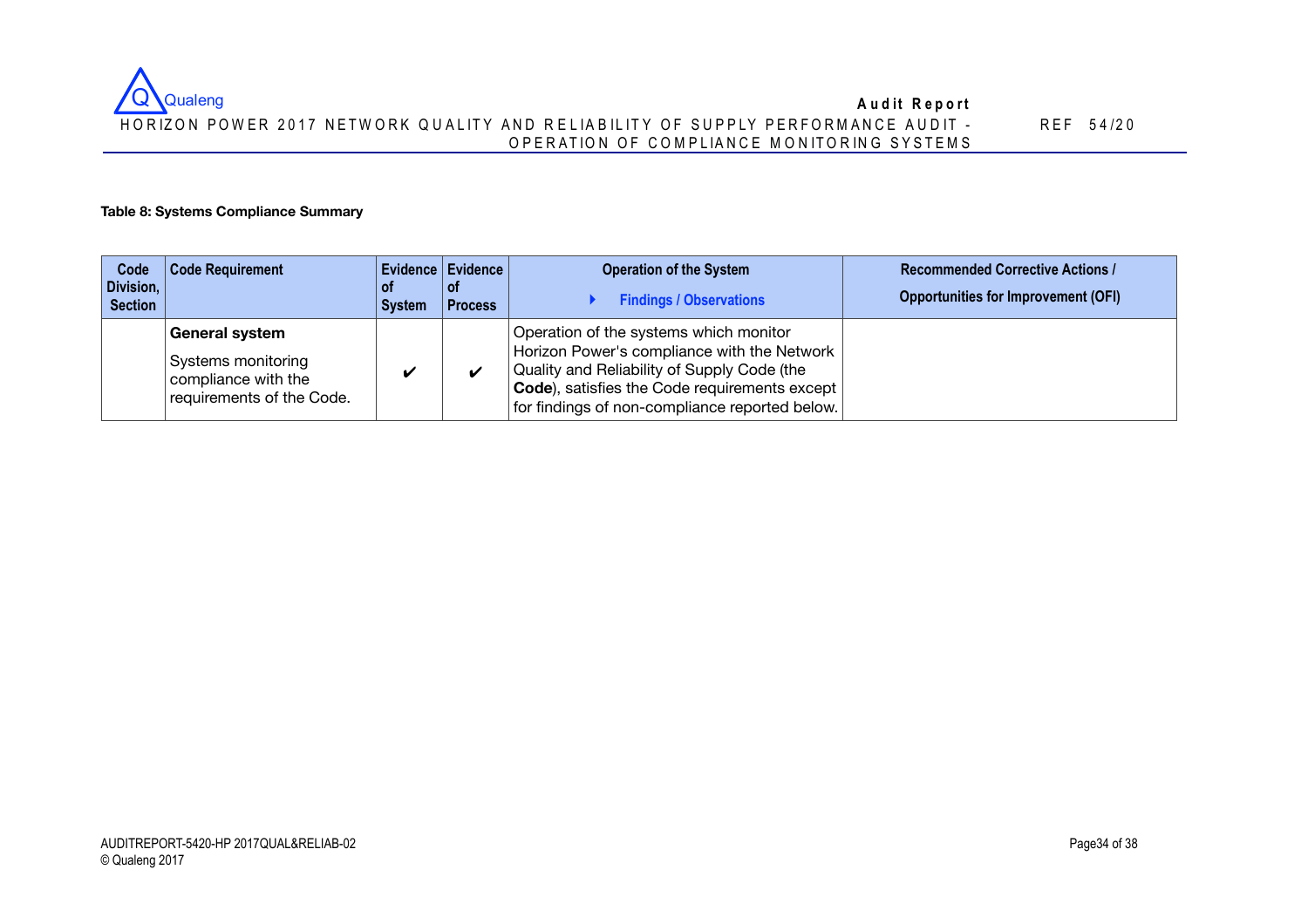

#### H O R IZON POW ER 2017 NETWORK QUALITY AND RELIABILITY OF SUPPLY PERFORMANCE AUDIT -OPERATION OF COMPLIANCE MONITORING SYSTEMS

| Code<br>Division,<br><b>Section</b> | <b>Code Requirement</b>                                                                                        | <b>of</b><br><b>System</b> | Evidence Evidence<br><b>of</b><br><b>Process</b> | <b>Operation of the System</b><br><b>Findings / Observations</b>                                                                                                                                                                                                    | <b>Recommended Corrective Actions /</b><br><b>Opportunities for Improvement (OFI)</b> |
|-------------------------------------|----------------------------------------------------------------------------------------------------------------|----------------------------|--------------------------------------------------|---------------------------------------------------------------------------------------------------------------------------------------------------------------------------------------------------------------------------------------------------------------------|---------------------------------------------------------------------------------------|
| Div $1,$<br>Sec. 5 -                | System to monitor<br>compliance with quality and<br>Reliability standards: voltage<br>fluctuations, harmonics. |                            |                                                  | System still relies on monitoring through<br>customer complaints, however plans have<br>been developed to monitor installations<br>through new procedures, testing programs<br>and equipment. This action is in progress and<br>will be subject to a Business Case. |                                                                                       |
|                                     |                                                                                                                | ✔                          | ✓                                                | The "Power Quality Investigation Handbook",<br>a high level procedure on how to follow the<br>process for "power quality" investigations has<br>been updated. It lists applicable legislative and<br>regulatory requirements.                                       |                                                                                       |
|                                     |                                                                                                                |                            |                                                  | The "Power Quality Investigation Manual"<br>records the procedure for investigating<br>customer notified power quality issues<br>including information on equipment and on<br>how to find causes of power quality faults and<br>solutions.                          |                                                                                       |
|                                     |                                                                                                                |                            |                                                  | A Business Case is in preparation to address<br>the implementation of a plan for addressing<br>Quality of Supply (QoS) and install metering<br>with suitable capability where necessary.                                                                            |                                                                                       |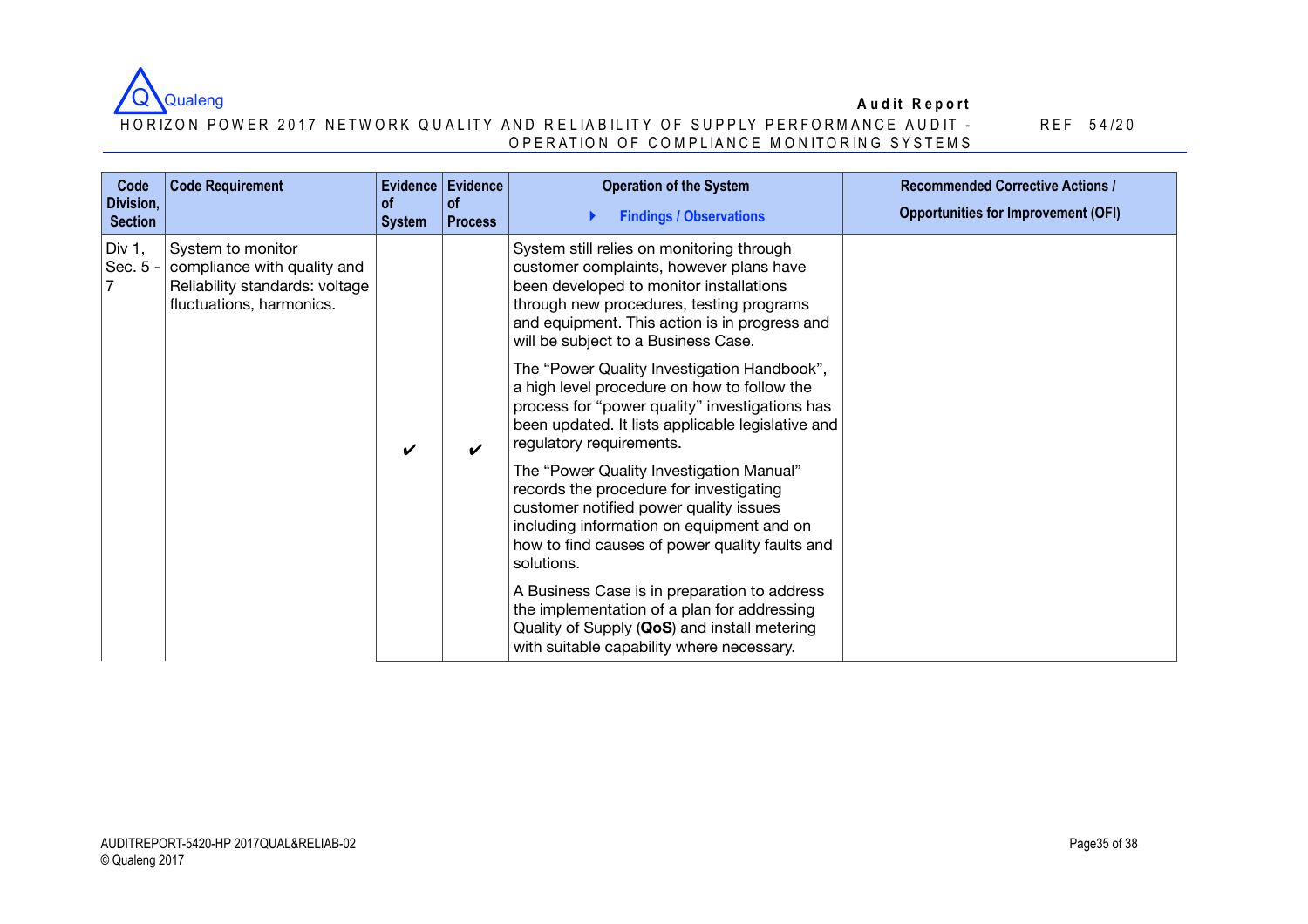

#### H O R IZON POW ER 2017 NETWORK QUALITY AND RELIABILITY OF SUPPLY PERFORMANCE AUDIT -OPERATION OF COMPLIANCE MONITORING SYSTEMS

| Code<br>Division,<br><b>Section</b> | <b>Code Requirement</b>                                                                                                     | <b>of</b><br><b>System</b> | Evidence Evidence<br><b>of</b><br><b>Process</b> | <b>Operation of the System</b><br><b>Findings / Observations</b>                                                                                                                                                                                                                                                                                                                            | <b>Recommended Corrective Actions /</b><br><b>Opportunities for Improvement (OFI)</b> |
|-------------------------------------|-----------------------------------------------------------------------------------------------------------------------------|----------------------------|--------------------------------------------------|---------------------------------------------------------------------------------------------------------------------------------------------------------------------------------------------------------------------------------------------------------------------------------------------------------------------------------------------------------------------------------------------|---------------------------------------------------------------------------------------|
|                                     |                                                                                                                             |                            |                                                  | One observation was recorded:<br>(OBS) The new process documented in<br>the PQ Guides is designed to provide the<br>monitoring of QoS and assess<br>compliance of the electricity supply with<br>the requirements of the Code. At this<br>point the delivery of the program is still in<br>progress and will be subject to a<br><b>Business Case submission for full</b><br>implementation. |                                                                                       |
| Div 1,<br>Sec. 8                    | System to monitor<br>compliance with duty to<br>disconnect if damage may<br>result due to electricity<br>supply quality.    | V                          |                                                  | The PQI Handbook includes directions for the<br>field crews to disconnect customer electrical<br>connections when the customer's electrical<br>equipment is found to be faulty<br>Fault responses are documented. Field<br>Instruction covers disconnection where fault is<br>due to customer.                                                                                              |                                                                                       |
| Div $2,$<br>Sec. 9                  | System to monitor<br>compliance with maintaining<br>the supply and minimise the<br>number and duration of<br>interruptions. | V                          | V                                                | Procedures and processes are in place to<br>monitor and to attend to faults and<br>interruptions and restore supply as early as<br>possible. Monthly reports are in place to<br>monitor compliance.                                                                                                                                                                                         |                                                                                       |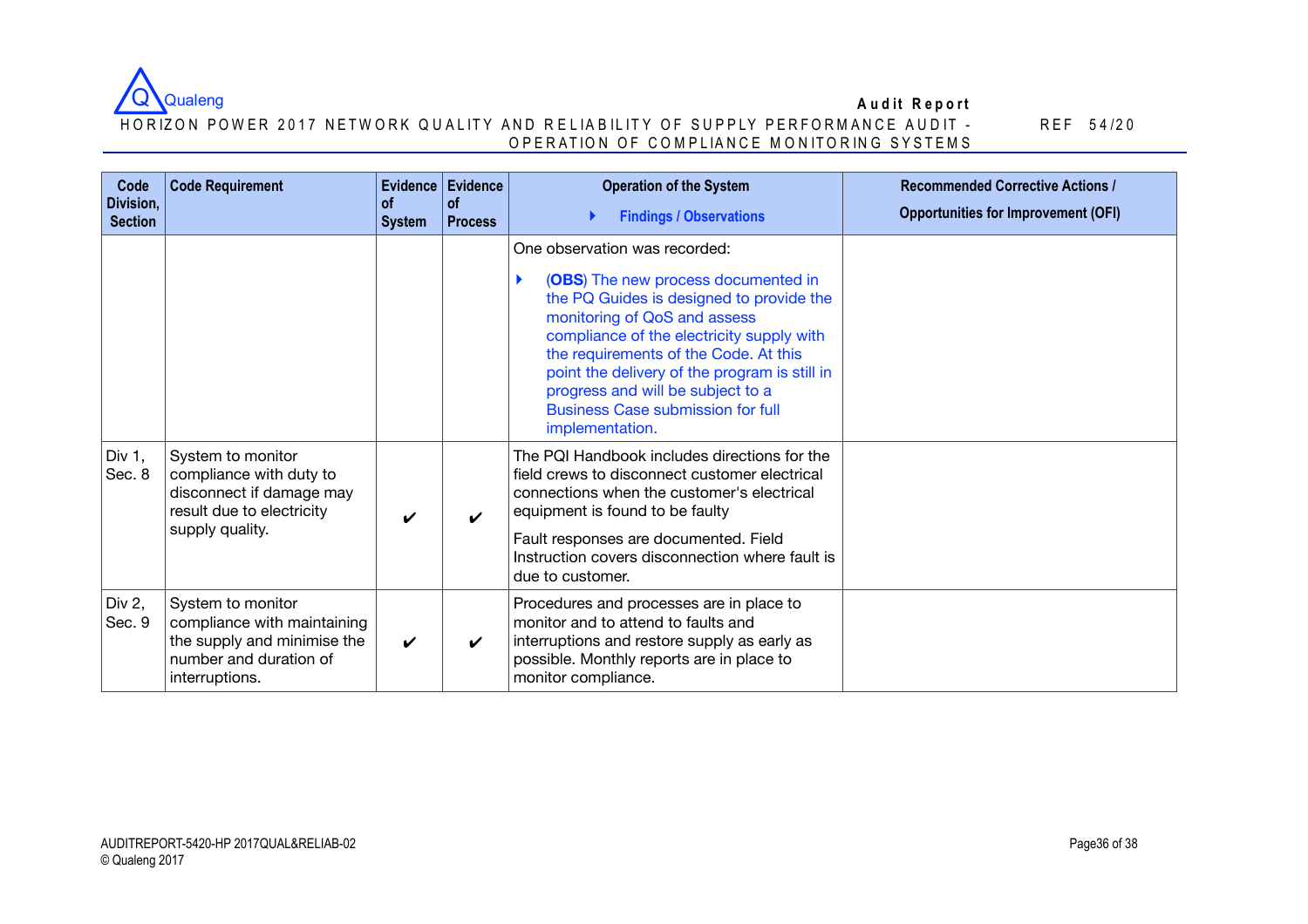

#### H O R IZON POW ER 2017 NETWORK QUALITY AND RELIABILITY OF SUPPLY PERFORMANCE AUDIT -OPERATION OF COMPLIANCE MONITORING SYSTEMS

| Code<br>Division,<br><b>Section</b> | <b>Code Requirement</b>                                                                 | of<br><b>System</b> | Evidence Evidence<br><b>of</b><br><b>Process</b> | <b>Operation of the System</b><br><b>Findings / Observations</b>                                                                                                                                                                 | <b>Recommended Corrective Actions /</b><br><b>Opportunities for Improvement (OFI)</b> |
|-------------------------------------|-----------------------------------------------------------------------------------------|---------------------|--------------------------------------------------|----------------------------------------------------------------------------------------------------------------------------------------------------------------------------------------------------------------------------------|---------------------------------------------------------------------------------------|
| Div 2,<br>Sec. 10                   | System to monitor<br>compliance with<br>reduction of effects of any<br>interruption and |                     |                                                  | Monthly reports are in place to monitor<br>compliance. Priority of crews attending<br>interruptions is to restore supply.                                                                                                        |                                                                                       |
|                                     | consideration of alternative<br>supplies for proposed                                   | ✔                   | ✓                                                | Alternative supply is used to reduce the effect<br>of interruptions.                                                                                                                                                             |                                                                                       |
|                                     | interruptions where it affects<br>business or special health<br>needs customers         |                     |                                                  | There is a formal system for monitoring and<br>managing special health needs customers and<br>critical customers.                                                                                                                |                                                                                       |
| Div 2,<br>Sec. 11                   | System to monitor<br>compliance with length (less<br>than 4 or 6 hours) and             | V                   | V                                                | There is a system for monitoring length of<br>proposed interruptions. Monthly reports are in<br>place to monitor compliance. Planned outages<br>lasting over 4 or 6 hours (as applicable) are<br>reported and causes identified. |                                                                                       |
|                                     | notifications for planned<br>interruptions.                                             | V                   | $\boldsymbol{\nu}$                               | The audit noted that during the audit period<br>Horizon Power relied primarily on customer<br>complaints to identify notification non-<br>compliance.                                                                            |                                                                                       |
|                                     |                                                                                         |                     |                                                  | Horizon Power is implementing improvement<br>actions to strengthen the process of customer<br>notification of planned outages through<br>"Planned outage - Customer Notification<br>Reference Guides".                           |                                                                                       |
|                                     |                                                                                         |                     |                                                  | The process follows the Esperance Regional<br>Office procedure and uses SMS, e-mail and<br>letters where required. A document trail of<br>customer contacts is created.                                                          |                                                                                       |
|                                     |                                                                                         |                     |                                                  | (OBS) The audit noted that during the<br>audit period Horizon Power relied                                                                                                                                                       |                                                                                       |